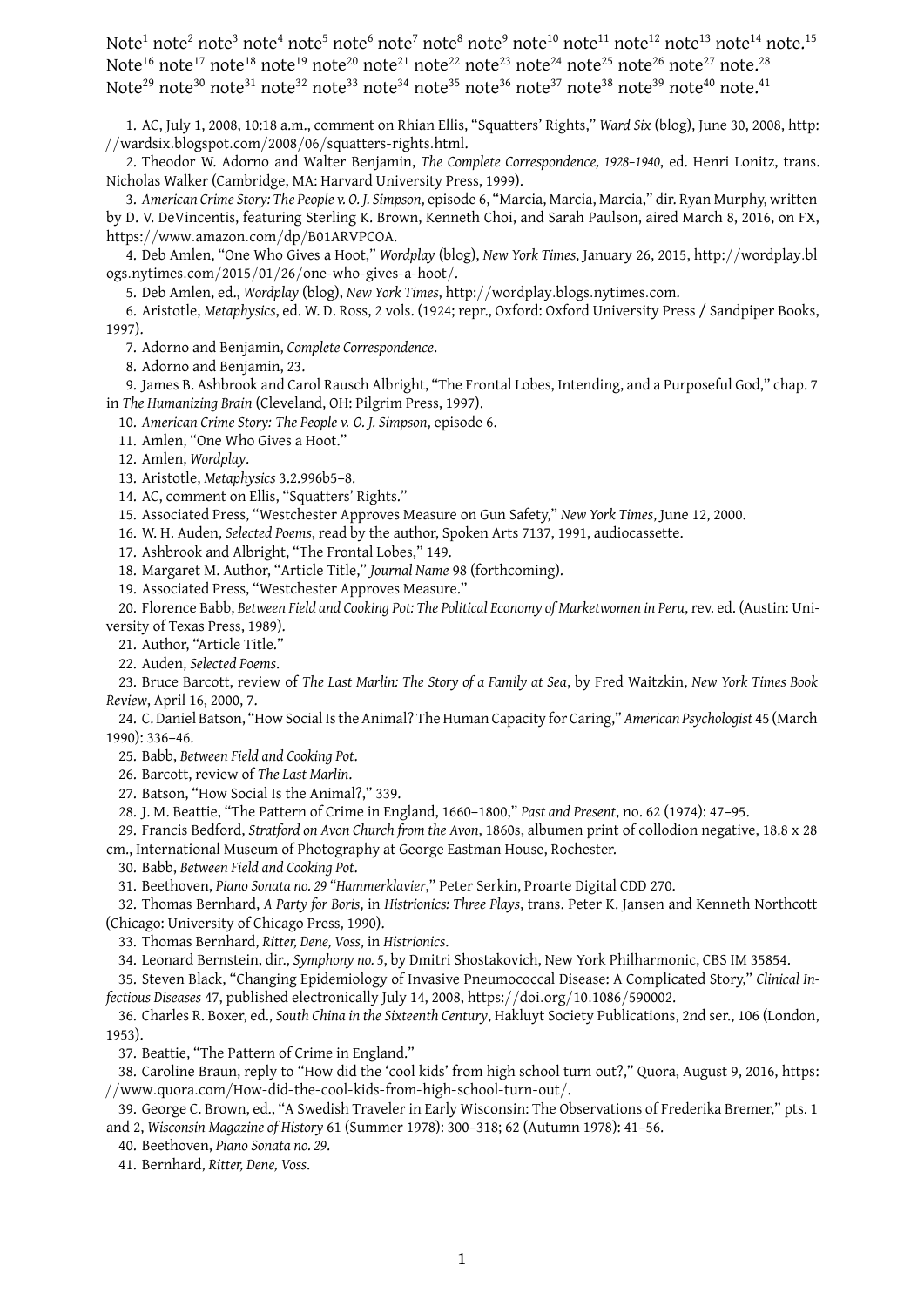Note<sup>42</sup> note<sup>43</sup> note<sup>44</sup> note<sup>45</sup> note<sup>46</sup> note<sup>47</sup> note<sup>48</sup> note<sup>50</sup> note<sup>51</sup> note<sup>52</sup> note<sup>53</sup> note.<sup>54</sup> Note<sup>55</sup> note<sup>56</sup> note<sup>57</sup> note<sup>58</sup> note<sup>59</sup> note<sup>60</sup> note<sup>61</sup> note<sup>62</sup> note<sup>63</sup> note<sup>64</sup> note<sup>65</sup> note<sup>66</sup> note.<sup>67</sup> Note<sup>68</sup> note<sup>69</sup> note<sup>70</sup> note<sup>71</sup> note<sup>72</sup> note<sup>73</sup> note<sup>74</sup> note<sup>75</sup> note<sup>76</sup> note<sup>77</sup> note<sup>78</sup> note<sup>79</sup> note.<sup>80</sup> Note<sup>81</sup> note<sup>82</sup> note<sup>83</sup> note.<sup>84</sup>

42. Bernstein, *Symphony no. 5*.

43. Bernhard, *A Party for Boris*.

44. Black, "Changing Epidemiology of Invasive Pneumococcal Disease."

45. Braun, reply to "How did the 'cool kids' from high school turn out?"

46. Boxer, *South China*.

47. Elizabeth Barrett Browning, *Aurora Leigh: Authoritative Text, Backgrounds and Contexts, Criticism*, ed. Margaret Reynolds, Norton Critical Editions (New York: Norton, 1996).

48. Brown, "A Swedish Traveler in Early Wisconsin," pt. 2, 55.

49. McGeorge Bundy, interview by Robert MacNeil, *MacNeil/Lehrer NewsHour*, PBS, February 7, 1990.

50. Centinel [pseud.], letters, in *The Complete Anti-Federalist*, ed. Herbert J. Storing (Chicago: University of Chicago Press, 1981).

51. *Chaucer Life-Records*, ed. Martin M. Crow and Clair C. Olson from materials compiled by John M. Manly and Edith Richert, with the assistance of Lilian J. Redstone and others (London: Oxford University Press, 1966).

52. Browning, *Aurora Leigh*.

53. Bundy, interview, February 7, 1990.

54. Centinel, letters, 29.

55. *Chaucer Life-Records*, ed. Martin M. Crow and Clair C. Olson, comp. John M. Manly and Edith Richert, with the assistance of Lilian J. Redstone and others (London: Oxford University Press, 1966).

56. Hazel V. Clark, *Mesopotamia: Between Two Rivers* (Mesopotamia, OH: End of the Commons General Store, [1957?]).

57. *Chaucer Life-Records*.

58. John Cleese et al., "Commentaries," disc 2, *Monty Python and the Holy Grail*, special ed., dir. Terry Gilliam and Terry Jones (Culver City, CA: Columbia Tristar Home Entertainment, 2001), DVD.

59. David Clemens, letter to the editor, *Wall Street Journal*, April 21, 2000.

60. Naomi W. Cohen, *Jacob H. Schiff: A Study in American Leadership* (Hanover, NH: Brandeis University Press, an imprint of University Press of New England, 1999).

61. Clemens, letter to the editor.

62. Clark, *Mesopotamia*.

63. Cleese et al., "Commentaries."

64. Cohen, *Jacob H. Schiff*.

65. *Chaucer Life-Records*.

66. Alice Conley, "Fifth-Grade Boys' Decisions about Participation in Sports Activities," in "Non-subject-matter Outcomes of Schooling," ed. Thomas L. Good, special issue, *Elementary School Journal* 99, no. 5 (1999): 131–46.

67. Anna Contributor, "Contribution," in *Edited Volume*, ed. Ellen Editor (Place: Publisher, forthcoming).

68. Conley, "Fifth-Grade Boys' Decisions."

69. Contributor, "Contribution."

70. [Ebenezer Cook?], *Sotweed Redivivus, or The Planter's Looking-Glass*, by "E. C. Gent" (Annapolis, 1730).

71. Cotton Manufacturer, *An Inquiry into the Causes of the Present Long-Continued Depression in the Cotton Trade, with Suggestions for Its Improvement* (Bury, UK, 1869).

72. Calvin Coolidge, "Equal Rights" (speech), copy of an undated 78 rpm disc, ca. 1920, Library of Congress, "American Leaders Speak: Recordings from World War I and the 1920 Election, 1918–1920," RealAudio and WAV formats, http://memory*.*loc*.*gov/ammem/nfhtml/nforSpeakers01*.*html.

73. [Ebenezer Cook?], *Sotweed Redivivus*.

74. John Creasey [Gordon Ashe, pseud.], *A Blast of Trumpets* (New York: Holt, Rinehart & Winston, 1976).

75. John Creasey [Jeremy York, pseud.], *Death to My Killer* (New York: Macmillan, 1966).

76. Cotton Manufacturer, *Inquiry into the Causes*.

77. John Creasey [Anthony Morton, pseud.], *Hide the Baron* (New York: Walker, 1978).

78. Coolidge, "Equal Rights."

79. Creasey, *A Blast of Trumpets*.

80. George Creel to Colonel House, 25 September 1918, Edward M. House Papers, Yale University Library.

81. Mike Danforth and Ian Chillag, "F-Bombs, Chicken, and Exclamation Points," April 21, 2015, in *How to Do Everything*, prod. Gillian Donovan, podcast, MP3 audio, 18:46, http://www*.*npr*.*org/podcasts/510303/how-to-do -everything.

82. Thomas H. Davenport and John C. Beck, *The Attention Economy: Understanding the New Currency of Business*(Cambridge, MA: Harvard Business School Press, 2001), TK3 Reader e-book.

83. Creasey, *Death to My Killer*.

84. Creasey, *Hide the Baron*.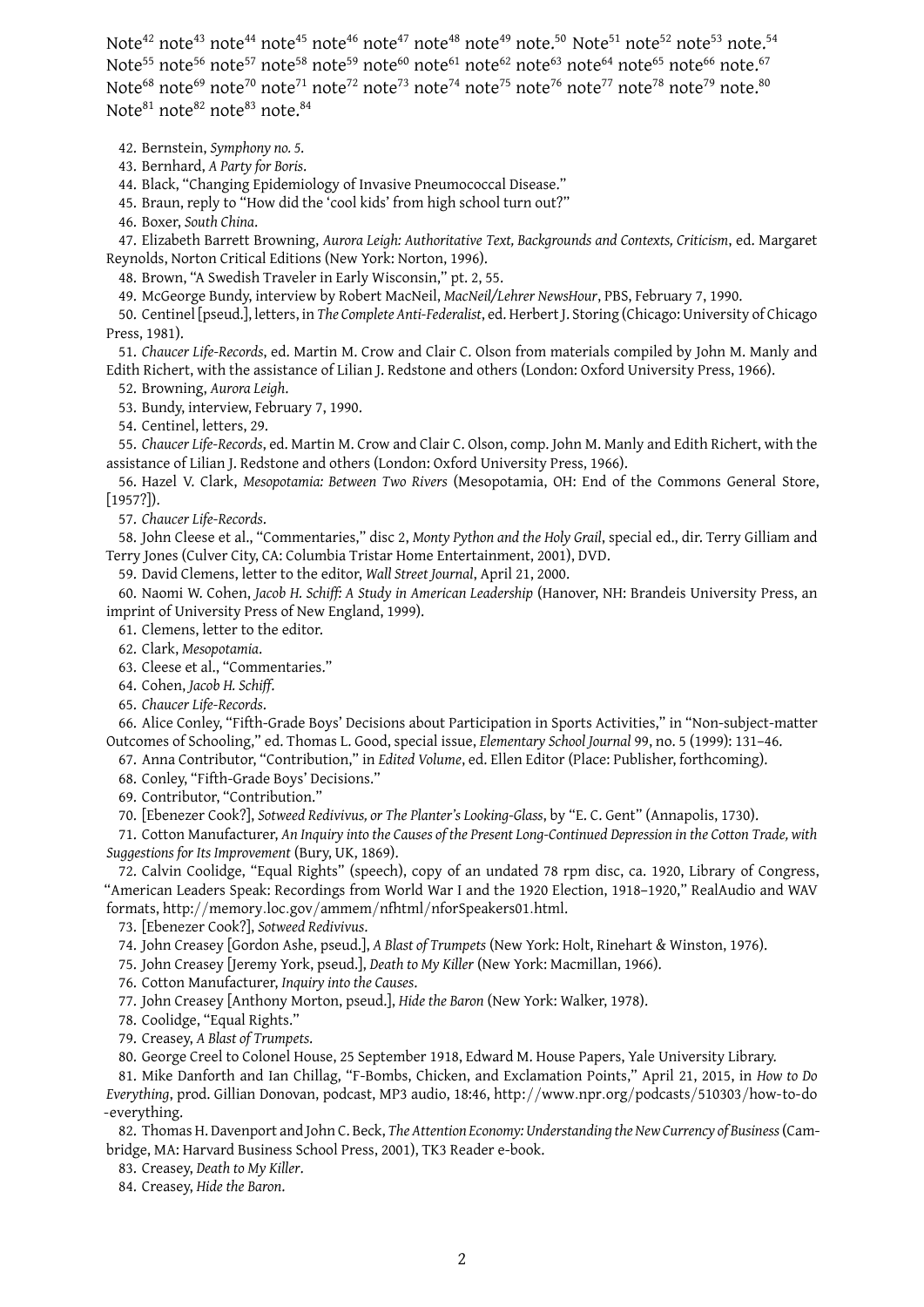Note<sup>85</sup> note<sup>86</sup> note<sup>87</sup> note<sup>88</sup> note<sup>89</sup> note<sup>90</sup> note<sup>91</sup> note<sup>92</sup> note<sup>94</sup> note<sup>94</sup> note<sup>95</sup> note<sup>97</sup> note.<sup>98</sup> Note<sup>99</sup> note<sup>100</sup> note<sup>101</sup> note<sup>102</sup> note<sup>103</sup> note<sup>104</sup> note<sup>105</sup> note<sup>106</sup> note<sup>107</sup> note<sup>108</sup> note<sup>109</sup> note.<sup>110</sup> Note<sup>111</sup> note<sup>112</sup> note<sup>113</sup> note<sup>114</sup> note<sup>115</sup> note<sup>116</sup> note<sup>117</sup> note<sup>118</sup> note<sup>119</sup> note<sup>120</sup> note<sup>121</sup> note<sup>122</sup> note<sup>123</sup> note.<sup>124</sup>

85. George Creel to Colonel House, 25 September 1918.

86. Juno Díaz, "Always surprises my students when I tell them that the 'real' medieval was more diverse than the fake ones most of us consume," Facebook, February 24, 2016, https://www*.*facebook*.*com/junotdiaz*.*writer/p osts/972495572815454.

87. Joseph Dinkel, description of Louis Agassiz written at the request of Elizabeth Cary Agassiz, Agassiz Papers, Houghton Library, Harvard University.

88. John Donne, *The "Anniversaries" and the "Epicedes and Obsequies*," ed. Gary A. Stringer and Ted-Larry Pebworth, vol. 6 of *The Variorum Edition of the Poetry of John Donne*, ed. Gary A. Stringer (Bloomington: Indiana University Press, 1995).

89. Danforth and Chillag, "F-Bombs, Chicken, and Exclamation Points."

90. Davenport and Beck, *The Attention Economy*.

91. Susan Dunn, *Sister Revolutions: French Lightning, American Light* (New York: Faber & Faber / Farrar, Straus & Giroux, 1999).

92. Díaz, "Always surprises."

93. Electronic Book Technology Inc., *Dynatext, Electronic Book Indexer/Browser* (Providence, RI: Electronic Book Technology Inc., 1991).

94. Dinkel, description of Louis Agassiz.

95. T. S. Eliot, ed., *Literary Essays*, by Ezra Pound (New York: New Directions, 1953).

96. Elizabeth F. L. Ellet, "By Rail and Stage to Galena," in *Prairie State: Impressions of Illinois, 1673–1967, by Travelers and Other Observers*, ed. Paul M. Angle (Chicago: University of Chicago Press, 1968), 271–79.

97. Donne, *"Anniversaries" and "Epicedes and Obsequies*."

98. Electronic Book Technology Inc., *Dynatext*.

99. Ellis, "Squatters' Rights."

100. Ralph Waldo Emerson, *Nature*, a facsimile of the first edition with an introduction by Jaroslav Pelikan (1836; Boston: Beacon, 1985).

101. *Encyclopaedia Britannica*, 15th ed. (1980), s.v. "Salvation."

102. Dunn, *Sister Revolutions*.

103. Eliot, *Literary Essays*.

104. Euripides, *Orestes*, trans. William Arrowsmith, in *Euripides*, vol. 4 of *The Complete Greek Tragedies*, ed. David Grene and Richmond Lattimore (Chicago: University of Chicago Press, 1958), 185–288.

105. Ellet, "By Rail and Stage to Galena."

106. Ellis, "Squatters' Rights."

107. Emerson, *Nature*.

108. Evanston Public Library Board of Trustees, "Evanston Public Library Strategic Plan, 2000–2010: A Decade of Outreach," Evanston Public Library, accessed July 18, 2002, http://www*.*epl*.*org/library/strategic-plan-00*.*html. 109. *Four Farces by Georges Feydeau*, trans. Norman R. Shapiro (Chicago: University of Chicago Press, 1970), 3.

110. Pink Floyd, *Atom Heart Mother*, Capitol CDP 7 46381 2, 1990, compact disc, originally released in 1970.

111. Euripides, *Orestes*.

112. Dorothea Frede, "*Nicomachean Ethics* VII. 11–12: Pleasure," in *Aristotle: "Nicomachean Ethics," Book VII*, ed. Carlo Natali, Symposium Aristotelicum (Oxford: Oxford University Press, 2009), 183–207.

113. James W. Friedman and Claudio Mezzetti, "Learning in Games by Random Sampling," *Journal of Economic Theory* 98, no. 1 (May 2001), https://doi*.*org/10*.*1006/jeth*.*2000*.*2694.

114. Evanston Public Library, "Strategic Plan."

115. Feydeau, *Four Farces*.

116. Pink Floyd, *Atom Heart Mother*.

117. Frede, "*Nicomachean Ethics* VII. 11–12."

118. Friedman and Mezzetti, "Learning in Games."

119. Michael Curtis and Gregory S. Malins, "The One with the Princess Leia Fantasy," *Friends*, season 3, episode 1, dir. Gail Mancuso, aired September 19, 1996 (Burbank, CA: Warner Home Video, 2003), DVD.

120. François Furet, *The Passing of an Illusion*, trans. Deborah Furet (Chicago: University of Chicago Press, 1999).

121. Marcel Garaud, "Recherches sur les défrichements dans la Gâtine poitevine aux XIe et XIIe siècles," *Bulletin de la Société des antiquaires de l'Ouest*, 4th ser., 9 (1967): 11–27.

122. Marvin P. Garrett, "Language and Design in *Pippa Passes*," *Victorian Poetry* (West Virginia University) 13, no. 1 (1975): 47–60.

123. GenBank (for RP11-322N14 BAC [accession number AC087526.3]; accessed April 6, 2016), http://www*.*ncbi*.*n lm*.*nih*.*gov/nuccore/19683167.

124. "Ghost Dancing Music," Naraya no. 2, MP3 audio, cited in Richard W. Stoffle et al., "Ghost Dancing the Grand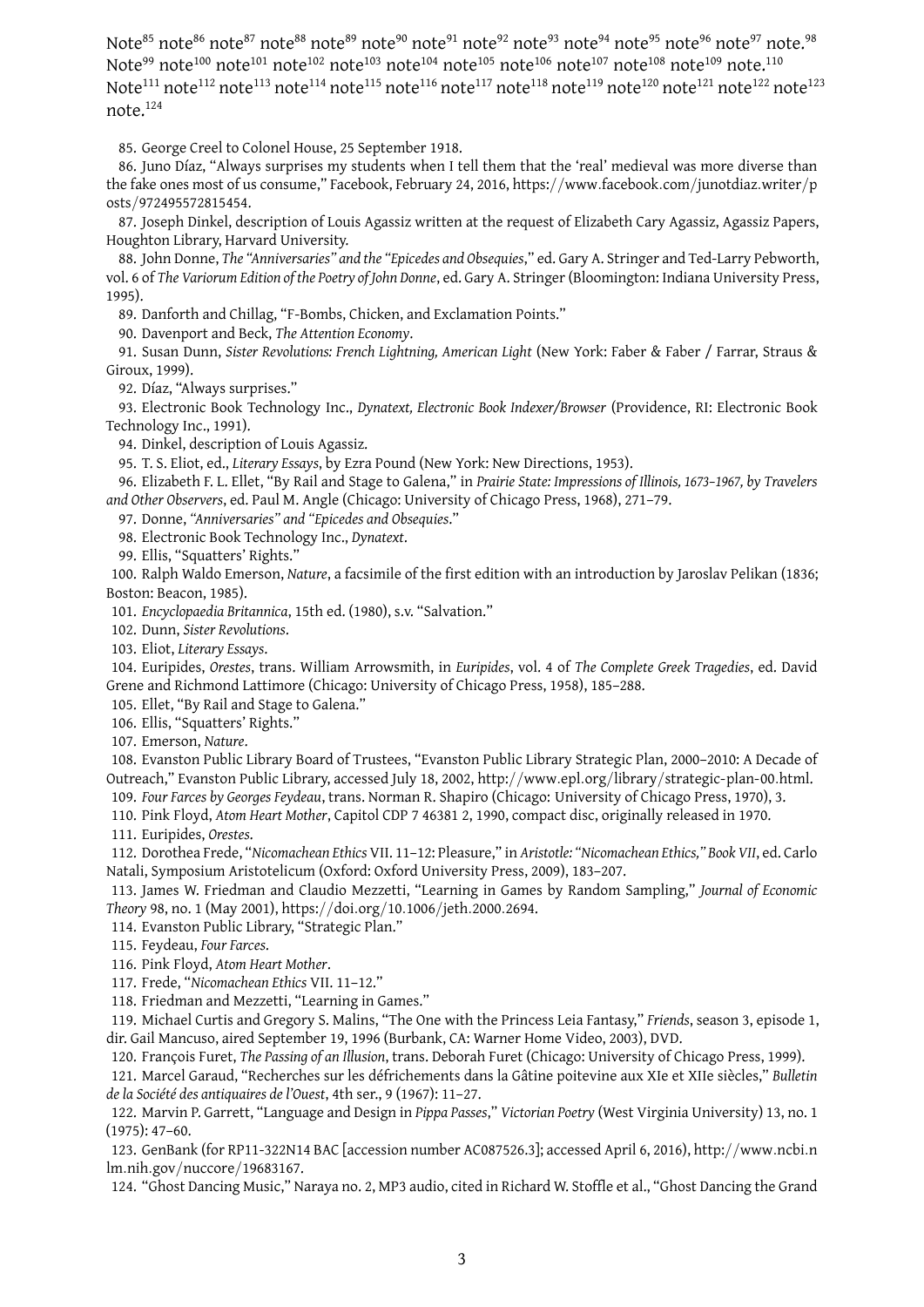Note<sup>125</sup> note<sup>126</sup> note<sup>127</sup> note<sup>128</sup> note<sup>129</sup> note<sup>130</sup> note<sup>131</sup> note<sup>132</sup> note<sup>133</sup> note<sup>134</sup> note<sup>135</sup> note<sup>136</sup> note<sup>137</sup> note<sup>138</sup> note<sup>139</sup> note<sup>140</sup> note<sup>141</sup> note<sup>142</sup> note<sup>143</sup> note<sup>144</sup> note<sup>145</sup> note.<sup>146</sup>

Note<sup>147</sup> note<sup>148</sup> note<sup>149</sup> note<sup>150</sup> note<sup>151</sup> note<sup>152</sup> note<sup>153</sup> note<sup>154</sup> note<sup>155</sup> note<sup>156</sup> note<sup>158</sup> note<sup>158</sup> note<sup>160</sup> note<sup>161</sup> note.<sup>162</sup>

Canyon," *Current Anthropology* 41, no. 1 (2000), https://doi*.*org/10*.*1086/30010.

131. Thomas L. Good, ed., "Non-subject-matter Outcomes of Schooling," special issue, *Elementary School Journal* 99, no. 5 (1999).

132. Kitchen Notebook, *Gourmet*, May 2000.

133. Garaud, "Recherches sur les défrichements."

134. Lance Grande and Allison Augustyn, *Gems and Gemstones: Timeless Natural Beauty of the Mineral World* (Chicago: University of Chicago Press, 2009).

135. Lance Grande and Allison Augustyn, *Gems and Jewels*, iPad ed., v. 1.01 (Touchpress, 2011).

136. *The Greek and Roman World* (Chicago: Society for Visual Education, 1977), filmstrip, 44 min.

137. *The New Grove Dictionary of Music and Musicians*, s.v. "Sibelius, Jean," by James Hepokoski, accessed January 3, 2002, http://www*.*grovemusic*.*com/.

138. *Hamilton*, music and lyrics by Lin-Manuel Miranda, dir. Thomas Kail, chor. Andy Blakenbuehler, Richard Rodgers Theatre, New York, NY, February 2, 2016.

139. George Frederic Handel, *Messiah*, Atlanta Symphony Orchestra and Chamber Chorus, Robert Shaw, performed December 19, 1987 (Ansonia Station, NY: Video Artists International, 1988), videocassette (VHS), 141 min.

140. J. B. Harley and David Woodward, eds., *Cartography in the Traditional East and Southeast Asian Societies*, vol. 2, bk. 2 of *The History of Cartography* (Chicago: University of Chicago Press, 1994).

141. J. B. Harley and David Woodward, eds., *Cartography in Prehistoric, Ancient, and Medieval Europe and the Mediterranean* (1987), vol. 1 of *The History of Cartography*.

142. John Harwood, "The Pros and Cons of Biden," *New York Times*, August 23, 2008, video, 2:00, http://video*.*on *.*nytimes*.*com/?fr\_story=a425c9aca92f51bd19f2a621fd93b5e266507191.

143. Gibbard, "Morality in Living."

144. J. B. Harley and David Woodward, eds., *The History of Cartography*, 3 vols. (Chicago: University of Chicago Press, 1987–).

145. J. B. Harley and David Woodward, eds., *The History of Cartography*, vol. 1, *Cartography in Prehistoric, Ancient, and Medieval Europe and the Mediterranean* (Chicago: University of Chicago Press, 1987).

146. J. B. Harley and David Woodward, eds., *The History of Cartography*, vol. 2 of 3, bk. 2, *Cartography in the Traditional East and Southeast Asian Societies* (Chicago: University of Chicago Press, 1994).

147. "Crop Duster Attack,"*North by Northwest*, dir. Alfred Hitchcock (1959; Burbank, CA: Warner Home Video, 2000), DVD.

148. Grande and Augustyn, *Gems and Gemstones*.

149. Grande and Augustyn, *Gems and Jewels*.

150. Good, "Non-subject-matter Outcomes of Schooling."

151. Mark A. Hlatky et al., "Quality-of-Life and Depressive Symptoms in Postmenopausal Women after Receiving Hormone Therapy: Results from the Heart and Estrogen/Progestin Replacement Study (HERS) Trial," *Journal of the American Medical Association* 287, no. 5 (February 6, 2002), accessed January 7, 2002, http://jama*.*ama-assn*.*org/iss ues/v287n5/rfull/joc10108*.*html#aainfo.

152. *The Greek and Roman World*.

153. *Gourmet*, Kitchen Notebook, May 2000.

154. *Hamilton*.

155. Handel, *Messiah*.

156. Harwood, "The Pros and Cons of Biden."

157. *The New Grove Dictionary of Music and Musicians*, s.v. "Sibelius, Jean."

158. "Crop Duster Attack."

159. Billie Holiday, vocalist, "I'm a Fool to Want You," by Joel Herron, Frank Sinatra, and Jack Wolf, recorded February 20, 1958, with Ray Ellis, track 1 on *Lady in Satin*, Columbia CL 1157, 1960, 331/3 rpm.

160. [Samuel Horsley], *On the Prosodies of the Greek and Latin Languages* (1796).

161. Harley and Woodward, *Cartography in East and Southeast Asia*.

162. "HOROWITZ AT CARNEGIE HALL 2-Chopin Nocturne in Fm Op.55," YouTube, from a performance televised by CBS on September 22, 1968, video, 5:53, posted by "hubanj," January 9, 2009, http://www*.*youtube*.*com/watch?v=

<sup>125.</sup> Allan Gibbard, "Morality in Living: Korsgaard's Kantian Lectures," review of *The Sources of Normativity*, by Christine M. Korsgaard, *Ethics* 110, no. 1 (1999): 140–64.

<sup>126.</sup> Curtis and Malins, "The One with the Princess Leia Fantasy."

<sup>127.</sup> Furet, *The Passing of an Illusion*.

<sup>128.</sup> Garrett, "Language and Design in *Pippa Passes*."

<sup>129.</sup> GenBank (for RP11-322N14 BAC).

<sup>130. &</sup>quot;Ghost Dancing Music."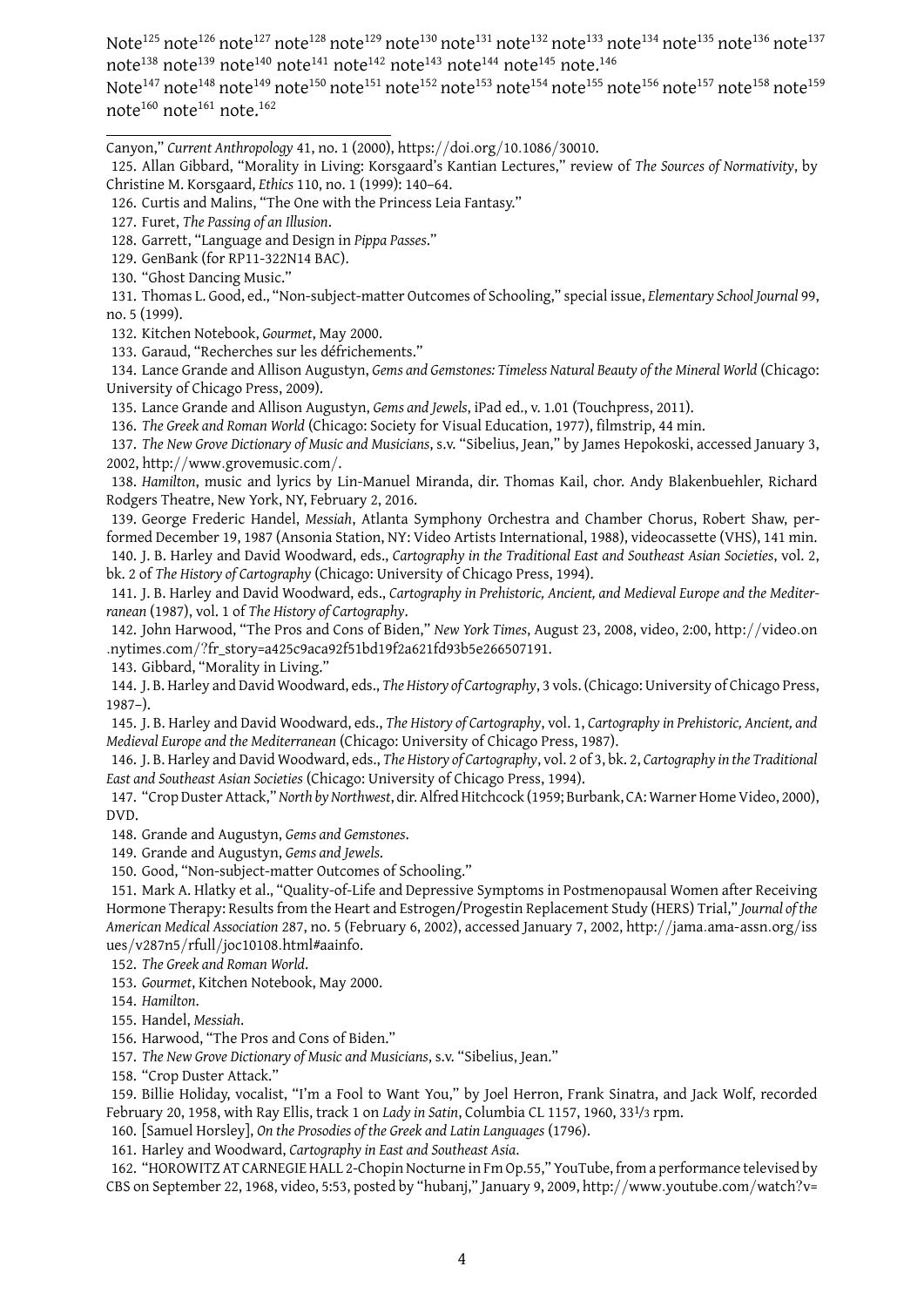note<sup>163</sup> note<sup>164</sup> note<sup>165</sup> note<sup>166</sup> note<sup>167</sup> note<sup>168</sup> note<sup>169</sup> note<sup>170</sup> note<sup>171</sup> note<sup>172</sup> note<sup>173</sup> note.<sup>174</sup> Note<sup>175</sup> note<sup>176</sup> note<sup>177</sup> note<sup>178</sup> note<sup>179</sup> note<sup>180</sup> note<sup>181</sup> note<sup>182</sup> note<sup>183</sup> note<sup>184</sup> note<sup>185</sup> note.<sup>186</sup> Note<sup>187</sup> note<sup>188</sup> note<sup>189</sup> note<sup>190</sup> note<sup>191</sup> note<sup>192</sup> note<sup>193</sup> note<sup>194</sup> note<sup>195</sup> note<sup>196</sup> note<sup>197</sup> note<sup>198</sup> note<sup>199</sup> note<sup>200</sup> note<sup>201</sup> note<sup>202</sup> note<sup>203</sup> note<sup>204</sup> note<sup>205</sup>

cDVBtuWkMS8.

170. Henry James, *The Ambassadors* (1909; Project Gutenberg, 1996), ftp://ibiblio*.*org/pub/docs/books/gutenber g/etext96/ambas10*.*txt.

171. Holiday, "I'm a Fool to Want You."

- 172. "HOROWITZ AT CARNEGIE HALL."
- 173. [Horsley], *Prosodies*.
- 174. "How did the 'cool kids' from high school turn out?"
- 175. William H. Keating, "Fort Dearborn and Chicago," in Angle, *Prairie State*, 84–87.
- 176. Jackson to John Pepys Junior.

177. W. Kern, "Waar verzamelde Pigafetta zijn Maleise woorden?" [Where did Pigafetta collect his Malaysian words?], *Tijdschrift voor Indische taal-, land- en volkenkunde* 78 (1938): 271–73.

178. Aaron M. Kessler, "The Driverless Now," prod. Poh Si Teng and Jessica Naudziunas, *New York Times*, May 2, 2015, video, 2:01, http://www*.*nytimes*.*com/video/business/100000003662208/the-driverless-now*.*html.

179. James, *The Ambassadors*.

180. Diane-Dinh Kim Luu, "Diethylstilbestrol and Media Coverage of the 'Morning After' Pill," *Lost in Thought: Undergraduate Research Journal* (Indiana University South Bend) 2 (1999): 65–70.

181. Keating, "Fort Dearborn and Chicago."

182. Allan Kozinn, review of concert performance by Timothy Fain (violin) and Steven Beck (piano), 92nd Street Y, New York, *New York Times*, April 21, 2000, Weekend section.

183. Kern, "Pigafetta."

184. Donald Lach, *The Scholarly Disciplines*, vol. 2, bk. 3 of *Asia in the Making of Europe*(Chicago: University of Chicago Press, 1977).

185. Kessler, "The Driverless Now."

186. Kim Luu, "Diethylstilbestrol and Media Coverage of the 'Morning After' Pill."

187. "Pushcarts Evolve to Trendy Kiosks," *Lake Forester* (Lake Forest, IL), March 23, 2000.

188. Kozinn, review of Fain and Beck concert.

189. Claude Lévi-Strauss, *The Savage Mind* (Chicago: University of Chicago Press; London: Weidenfeld & Nicolson, 1962).

190. Lach, *The Scholarly Disciplines*.

191. Leonardo da Vinci, *Madonna of the Rocks*, 1480s, oil on canvas, 78 x 48.5 in., Louvre, Paris.

192. Judith Lewis, "''Tis a Misfortune to Be a Great Ladie': Maternal Mortality in the British Aristocracy, 1558–

1959," *Journal of British Studies* 37 (1998): 26–53.

193. *Lake Forester*, "Pushcarts Evolve."

194. Lévi-Strauss, *The Savage Mind*.

195. John Le Carré [David John Moore Cornwell], *The Quest for Karla* (New York: Knopf, 1982).

196. Lewis, "''Tis a Misfortune to Be a Great Ladie,'" 29.

197. Le Carré, *The Quest for Karla*.

198. Kristaps Licis, "But what is the surprise here?," February 24, 2016, comment on Díaz, "Always surprises," https://www*.*facebook*.*com/junotdiaz*.*writer/posts/972495572815454?comment\_id=972558569475821.

199. Sarah Clarke Lippincott, "Chicago," in Angle, *Prairie State*, 362–70.

200. Peter Loften, "Reverberations between Wordplay and Swordplay in *Hamlet*," *Aeolian Studies* 2 (1989): 12–29.

201. Danielle Maisonneuve, Jean-François Lamarche, and Yves St-Amand, *Les relations publiques: Dans une société en mouvance* (Sainte-Foy, QC: Presses de l'Université de Québec, 1998).

202. Licis, "But what is the surprise here?"

203. Lippincott, "Chicago."

204. Loften, "Reverberations."

205. Russ Mayberry, dir., *The Brady Bunch*, season 3, episode 10, "Her Sister's Shadow," aired November 19, 1971, on ABC, https://www*.*hulu*.*com/the-brady-bunch.

<sup>163.</sup> Harley and Woodward, *Cartography in Prehistoric, Ancient, and Medieval Europe and the Mediterranean*.

<sup>164. &</sup>quot;How did the 'cool kids' from high school turn out?," Quora, August 9, 2016, https://www*.*quora*.*com/How -did-the-cool-kids-from-high-school-turn-out/.

<sup>165.</sup> Paulina Jackson to John Pepys Junior, 3 October 1676, in *The Letters of Samuel Pepys and His Family Circle*, ed. Helen Truesdell Heath (Oxford: Clarendon Press, 1955), no. 42.

<sup>166.</sup> Harley and Woodward, *The History of Cartography*.

<sup>167.</sup> Harley and Woodward, *The History of Cartography*, 1:43.

<sup>168.</sup> Harley and Woodward, *The History of Cartography*, vol. 2, bk. 2, 54.

<sup>169.</sup> Hlatky et al., "Quality of Life and Depressive Symptoms."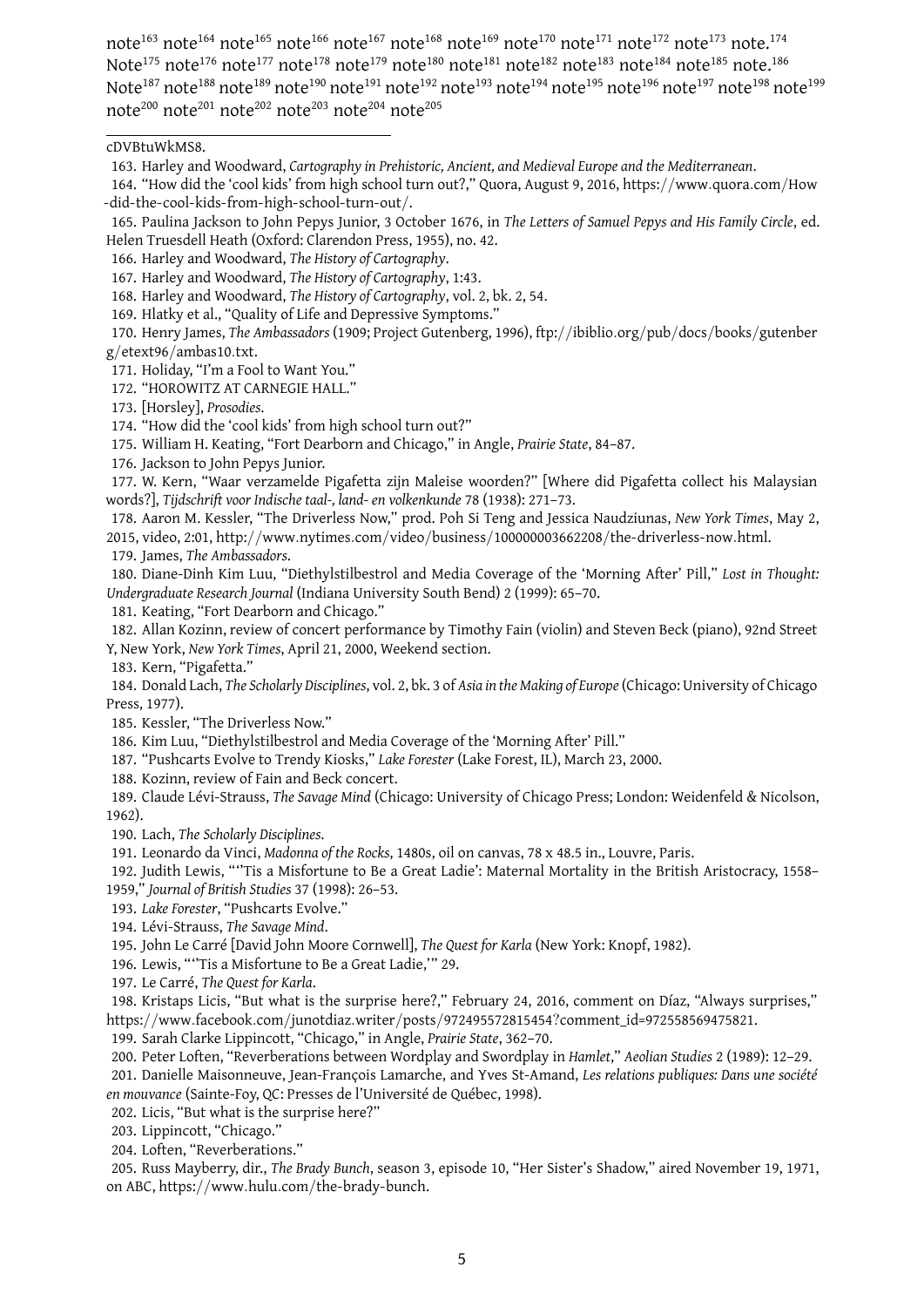note<sup>206</sup> note<sup>207</sup> note.<sup>208</sup>

Note<sup>209</sup> note<sup>210</sup> note<sup>211</sup> note<sup>212</sup> note<sup>213</sup> note<sup>214</sup> note<sup>215</sup> note<sup>216</sup> note<sup>217</sup> note<sup>218</sup> note<sup>219</sup> note.<sup>220</sup> Note<sup>221</sup> note<sup>222</sup> note<sup>223</sup> note<sup>224</sup> note<sup>225</sup> note<sup>226</sup> note<sup>227</sup> note<sup>228</sup> note<sup>229</sup> note<sup>230</sup> note<sup>231</sup> note.<sup>232</sup> Note<sup>233</sup> note<sup>234</sup> note<sup>235</sup> note<sup>236</sup> note<sup>237</sup> note<sup>238</sup> note<sup>239</sup> note<sup>240</sup> note<sup>241</sup> note<sup>242</sup> note<sup>243</sup> note.<sup>244</sup>

206. Steve McCurry, *Afghan Girl*, December 1984, photograph, *National Geographic*, cover, June 1985.

207. Roland McHugh, *Annotations to "Finnegans Wake*" (Baltimore: Johns Hopkins University Press, 1980).

208. Sally G. McMillen, "Antebellum Southern Fathers and the Health Care of Children," *Journal of Southern History* 60, no. 3 (1994): 513–32.

209. Maisonneuve, Lamarche, and St-Amand, *Les relations publiques*.

210. *The Letters of George Meredith*, ed. C. L. Cline, 3 vols. (Oxford: Clarendon Press, 1970), 2:218.

211. Mayberry, *The Brady Bunch*, season 3, episode 10.

212. McCurry, *Afghan Girl*.

213. McHugh, *Annotations to "Finnegans Wake*."

214. *MLA Style Manual and Guide to Scholarly Publishing*, 2nd ed., ed. Joseph Gibaldi (New York: Modern Language Association of America, 1998), 6.9.4.

215. Gretchen Morgenson, "Applying a Discount to Good Earnings News," Market Watch, *New York Times*, April 23, 2000, sec. 3.

216. Wolfgang Amadeus Mozart, *Le nozze di Figaro*, Vienna Philharmonic, dir. Riccardo Muti, with Thomas Allen, Margaret Price, Jorma Hynninen, Ann Murray, Kurt Rydl, and the Konzertvereinigung Wiener Staatsopernchor, EMI Records Ltd. CDS 7 47978 8, 1987, 3 compact discs.

217. Priscilla Coit Murphy, "What a Book Can Do: *Silent Spring* and Media-Borne Public Debate" (PhD diss., University of North Carolina, 2000).

218. NASA/IPAC Extragalactic Database (object name IRAS F00400+4059; accessed April 6, 2016), http://ned*.*ipac *.*caltech*.*edu.

219. Clifford Nass, "Why Researchers Treat On-Line Journals Like Real People" (keynote address, annual meeting of the Council of Science Editors, San Antonio, TX, May 6–9, 2000).

220. McMillen, "Antebellum Southern Fathers."

221. *Bibliographic References*, ANSI/NISO Z39.29-2005 (Bethesda, MD: NationalInformation Standards Organization, approved June 9, 2005; reaffirmed May 13, 2010).

222. National Reconnaissance Office, *The KH-4B Camera System* (Washington, DC: National Photographic Interpretation Center, 1967), now declassified and also available online, http://www*.*fas*.*org/spp/military/program/imi nt/kh-4%20camera%20system*.*htm.

223. Meredith, *Letters*, 2:25.

224. *MLA Style Manual and Guide to Scholarly Publishing*, 6.9.5.

225. Morgenson, "Applying a Discount."

226. Murphy, "What a Book Can Do."

227. Mozart, *Le nozze di Figaro*.

228. NASA/IPAC Extragalactic Database (object name IRAS F00400+4059).

229. Nass, "Why Researchers Treat On-Line Journals Like Real People."

230. *Bibliographic References*.

231. Obituary of Claire Trevor, *New York Times*, April 10, 2000, national edition.

232. Obituary of Claire Trevor, *New York Times*, April 10, 2000, national edition.

233. New York Trumpet Ensemble, with Edward Carroll (trumpet) and Edward Brewer (organ), *Art of the Trumpet*, recorded at the Madeira Festival, June 1–2, 1981, Vox/Turnabout PVT 7183, 1982, compact disc.

234. Conan O'Brien (@ConanOBrien), "In honor of Earth Day, I'm recycling my tweets," Twitter, April 22, 2015, 11:10 a.m., https://twitter*.*com/ConanOBrien/status/590940792967016448.

235. Lawrence Osborne, "Poison Pen," review of *The Collaborator: The Trial and Execution of Robert Brasillach*, by Alice Kaplan, *Salon*, March 29, 2000, accessed July 10, 2001, http://www*.*salon*.*com/books/it/2000/03/29/kaplan/inde x*.*html.

236. *Oxford English Dictionary*, 2nd ed. (CD-ROM, version 4.0, Oxford University Press, 2009).

237. National Reconnaissance Office, *The KH-4B Camera System*.

238. Helen C. Palmatary, *The Pottery of Marajó Island, Brazil*, Transactions of the American Philosophical Society, n.s., 39, pt. 3 (Philadelphia, 1950).

239. Obituary of Claire Trevor.

240. *New York Times*, obituary of Claire Trevor.

241. O'Brien, "In honor of Earth Day."

242. *Oxford English Dictionary*, s.v. "arithmetical."

243. New York Trumpet Ensemble, *Art of the Trumpet*.

244. Jaroslav Pelikan, *The Emergence of the Catholic Tradition*, vol. 1 of *The Christian Tradition*: *A History of the Development of Doctrine* (Chicago: University of Chicago Press, 1971).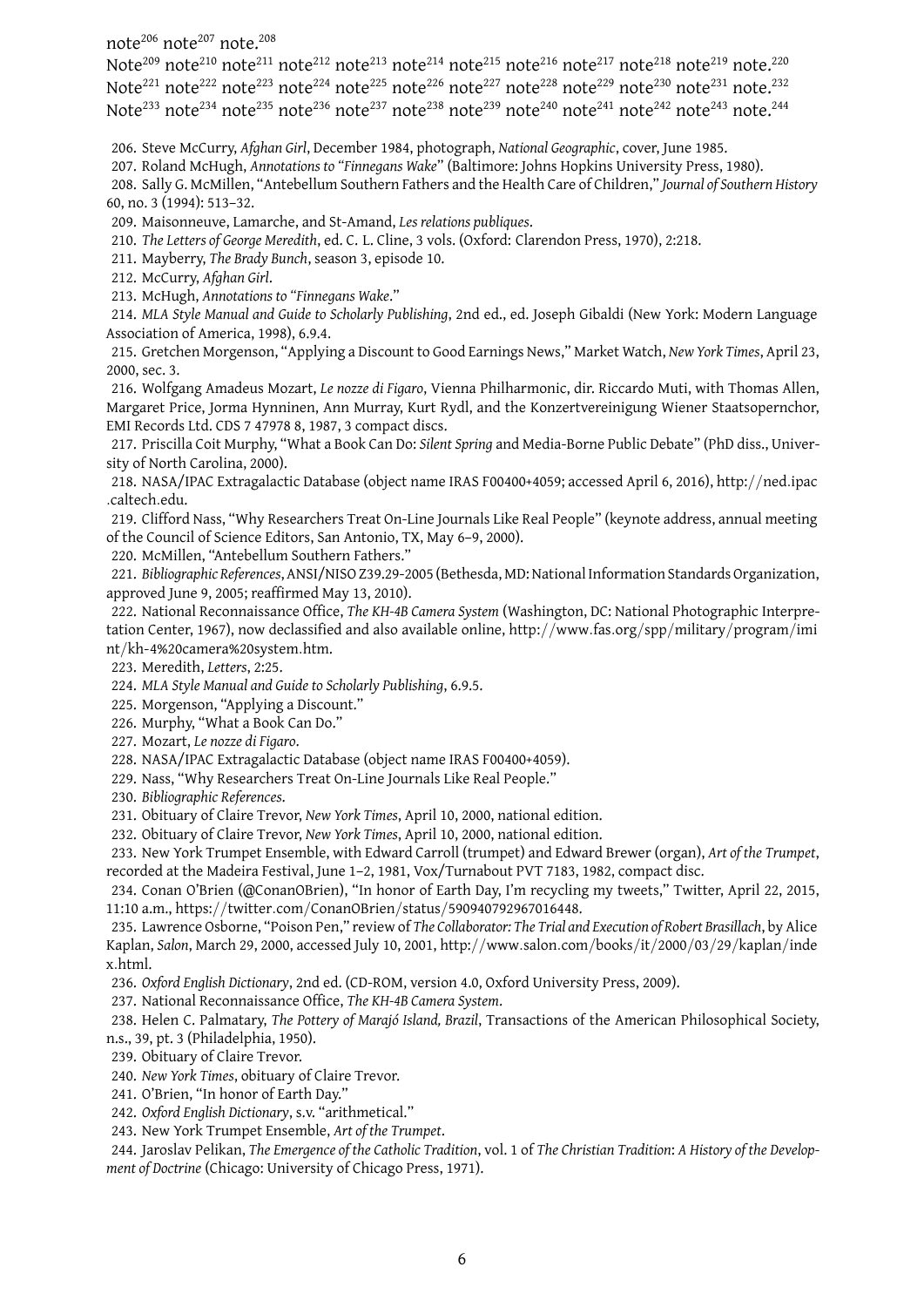Note<sup>245</sup> note<sup>246</sup> note<sup>247</sup> note<sup>248</sup> note<sup>249</sup> note<sup>250</sup> note<sup>251</sup> note<sup>252</sup> note<sup>254</sup> note<sup>255</sup> note.<sup>256</sup> Note<sup>257</sup> note<sup>258</sup> note<sup>259</sup> note<sup>260</sup> note<sup>261</sup> note<sup>262</sup> note<sup>263</sup> note<sup>264</sup> note<sup>265</sup> note<sup>266</sup> note<sup>267</sup> note.<sup>268</sup> Note<sup>269</sup> note<sup>270</sup> note<sup>271</sup> note<sup>272</sup> note<sup>273</sup> note<sup>274</sup> note<sup>275</sup> note<sup>276</sup> note<sup>277</sup> note<sup>278</sup> note<sup>279</sup> note<sup>280</sup> note<sup>281</sup> note.<sup>282</sup>

245. M. D. Petroff and M. G. Stapelbroek, Blocked impurity band detectors (U.S. patent 4,586,960, filed October 23, 1980, and issued February 4, 1986).

246. Osborne, "Poison Pen."

247. Brendan Phibbs, "Herrlisheim: Diary of a Battle," in *The Other Side of Time: A Combat Surgeon in World War II* (Boston: Little, Brown, 1987), 117–63.

248. Palmatary, *The Pottery of Marajó Island, Brazil*.

249. N. M. Pirumova, *The Zemstvo Liberal Movement: Its Social Roots and Evolution to the Beginning of the Twentieth Century* [in Russian] (Moscow: Izdatel'stvo "Nauka," 1977).

250. Pelikan, *The Emergence of the Catholic Tradition*.

251. Petroff and Stapelbroek, Blocked impurity band detectors.

252. Plato, *Republic*, in *Clitophon, Republic, Timaeus, Critias*, vol. 4 of *Opera*, ed. J. Burnet, Oxford Classical Texts (Oxford: Clarendon Press, 1902), 327–621.

253. Plato, *Opera*, ed. J. Burnet, Oxford Classical Texts, vol. 4 of 5, *Clitopho, Res Publica, Timaeus, Critias* (Oxford: Clarendon Press, 1902).

254. Plato, *Timaeus*, in *Opera*, 4:17–105.

255. Valerie Polakow, afterword to *Lives on the Edge: Single Mothers and Their Children in the Other America* (Chicago: University of Chicago Press, 1993).

256. Phibbs, "Herrlisheim."

257. Plato, *Republic* 360e–361b.

258. Pirumova, *The Zemstvo Liberal Movement*.

259. Polakow, afterword to *Lives on the Edge*.

260. Michael Pollan, "Michael Pollan Gives a Plant's-Eye View," filmed March 2007, TED video, 17:31, posted February 2008, http://www*.*ted*.*com/index*.*php/talks/michael\_pollan\_gives\_a\_plant\_s\_eye\_view*.*html.

261. John Powell, "Pattern Matching," Grapevine digest mailing list archives, Electric Editors, April 23, 1998, http: //www*.*electriceditors*.*net/grapevine/archives*.*php.

262. Plato, *Opera*, vol. 4.

263. Plato, *Timaeus* 37d.

264. Francine Prose, introduction to *Word Court: Wherein Verbal Virtue is Rewarded, Crimes against the Language Are Punished, and Poetic Justice Is Done*, by Barbara Wallraff (New York: Harcourt, 2000).

265. Ben Ratliff, review of *The Mystery of Samba: Popular Music and National Identity in Brazil*, by Hermano Vianna, ed. and trans. John Charles Chasteen, *Lingua Franca* 9 (April 1999): B13–B14.

266. Jessica Reaves, "A Weighty Issue: Ever-Fatter Kids," interview with James Rosen, *Time*, March 14, 2001, http: //www*.*time*.*com/time/nation/article/0*,*8599*,*102443*,*00*.*html.

267. Pollan, "Michael Pollan Gives a Plant's-Eye View."

268. Powell, "Pattern Matching."

269. Prose, introduction to *Word Court*.

270. Dennis Rodman, *Walk on the Wild Side*, with Michael Silver (New York: Delacorte Press, 1997).

271. Eleanor Roosevelt, "Is America Facing World Leadership?," convocation speech, Ball State Teacher's College, May 6, 1959, Muncie, IN, radio broadcast, reel-to-reel tape, MPEG copy, 1:12:49, http://libx*.*bsu*.*edu/cdm/singleit em/collection/ElRoos/id/1.

272. Rovio Entertainment, *Angry Birds Transformers*, v. 1.4.25 (Rovio Entertainment, 2014), Android 4.0 or later, soundtrack by Vince DiCola and Kenny Meriedeth.

273. Dorothy Ross, "The Irish-Catholic Immigrant, 1880–1900: A Study in Social Mobility" (master's thesis, Columbia University, n.d.).

274. Ratliff, review of *The Mystery of Samba*.

275. I. G. Rozner, "The War of Liberation of the Ukrainian People in 1648–1654 and Russia" [in Russian], *Voprosy istorii*, no. 4 (1979): 51–64.

276. Artur Rubinstein, *The Chopin Collection*, recorded 1946–67, RCA Victor/BMG 60822-2-RG, 1991, 11 compact discs.

277. Kelvin Saberhagen, "Lake Superior Beluga?," *Sturgeon Review*, Winter 1928, 21–45.

278. Paul Schellinger, Christopher Hudson, and Marijk Rijsberman, eds., *Encyclopedia of the Novel* (Chicago: Fitzroy Dearborn, 1998).

279. Reaves, "A Weighty Issue."

280. Franz Schubert, "Das Wandern (Wandering)," *Die schöne Müllerin (The Maid of the Mill)*, in *First Vocal Album* (for high voice) (New York: G. Schirmer, 1895).

281. Rodman, *Walk on the Wild Side*.

282. Albert Schweitzer, *J. S. Bach*, trans. Ernest Newman, 2 vols. (London: Breitkopf & Härtel, 1911; repr., New York: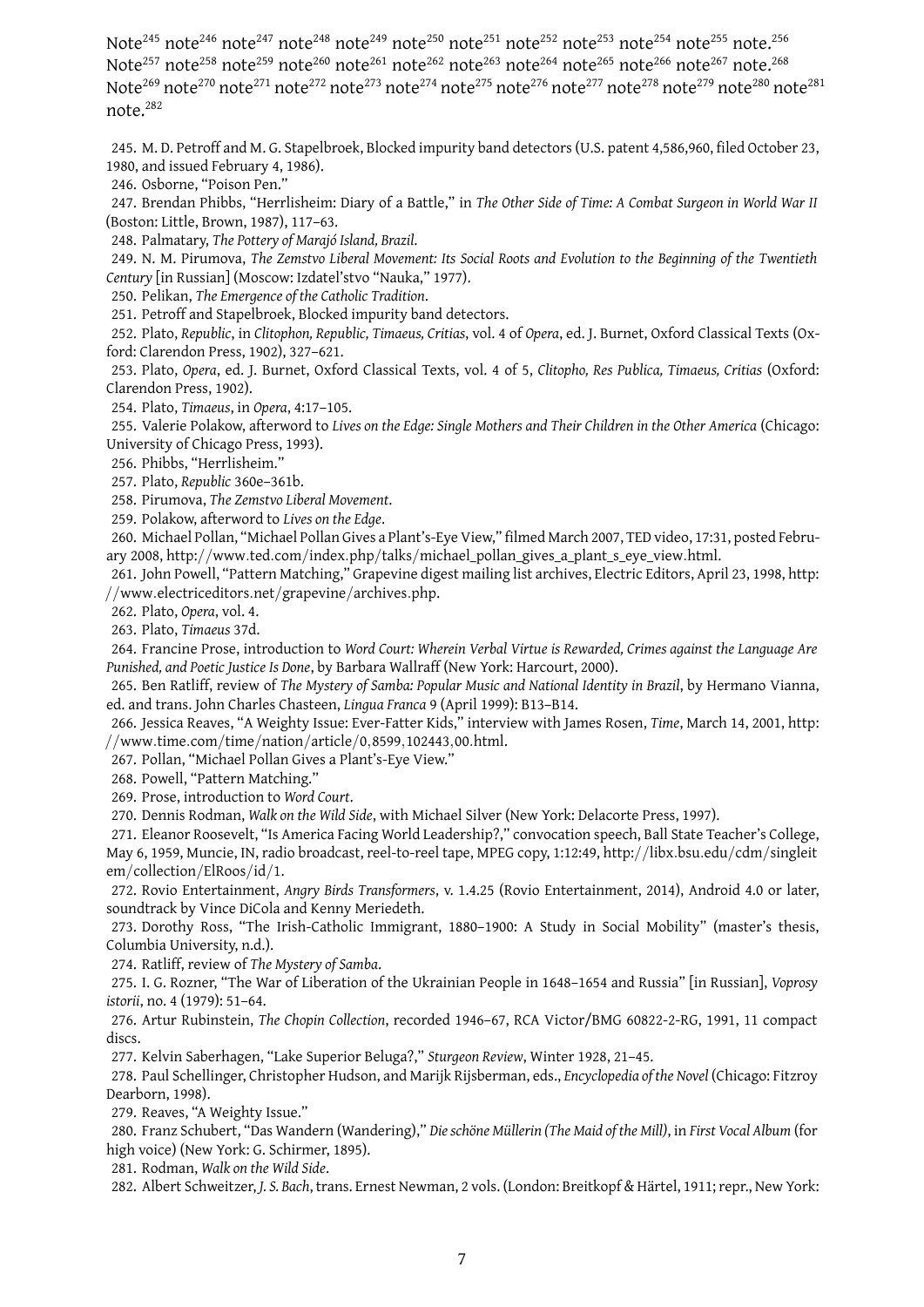note.<sup>283</sup> note<sup>284</sup> note<sup>285</sup> note.<sup>286</sup> note<sup>287</sup> note<sup>288</sup> note<sup>289</sup> note<sup>290</sup> note<sup>291</sup> note<sup>292</sup> note.<sup>294</sup> Note<sup>295</sup> note<sup>296</sup> note<sup>297</sup> note<sup>298</sup> note<sup>299</sup> note<sup>300</sup> note<sup>301</sup> note<sup>302</sup> note<sup>303</sup> note<sup>305</sup> note.<sup>306</sup> Note<sup>307</sup> note<sup>308</sup> note<sup>309</sup> note<sup>310</sup> note<sup>311</sup> note<sup>312</sup> note<sup>313</sup> note<sup>314</sup> note<sup>315</sup> note<sup>316</sup> note<sup>317</sup> note<sup>318</sup> note<sup>319</sup> note<sup>320</sup> note<sup>321</sup> note<sup>322</sup> note<sup>323</sup> note.<sup>324</sup>

Dover, 1966).

- 287. Rubinstein, *The Chopin Collection*.
- 288. Jeri A. Sechzer et al., eds., *Women and Mental Health* (Baltimore: Johns Hopkins University Press, 1996).
- 289. Schellinger, Hudson, and Rijsberman, *Encyclopedia of the Novel*.
- 290. Gitta Sereny, *Cries Unheard: Why Children Kill; The Story of Mary Bell* (New York: Metropolitan Books / Henry Holt, 1999).

291. Schubert, "Das Wandern."

292. Saberhagen, "Lake Superior Beluga?"

293. Schweitzer, *J. S. Bach*.

294. "Letter of Jonathan Sewall," *Proceedings of the Massachusetts Historical Society*, 2nd ser., 10 (January 1896): 412– 15.

295. Ralph Shapey, "Partita for Violin and Thirteen Players," score, 1966, Special Collections, Joseph Regenstein Library, University of Chicago.

296. Sechzer et al., *Women and Mental Health*.

297. J. Sirosh, R. Miikkulainen, and J. A. Bednar, "Self-Organization of Orientation Maps, Lateral Connections, and Dynamic Receptive Fields in the Primary Visual Cortex," in *Lateral Interactions in the Cortex: Structure and Function*, ed. J. Sirosh, R. Miikkulainen, and Y. Choe (Austin, TX: UTCS Neural Networks Research Group, 1996), accessed August 27, 2001, http://www*.*cs*.*utexas*.*edu/users/nn/web-pubs/htmlbook96/.

298. Sereny, *Cries Unheard*.

299. Theodore Silverstein, trans., *Sir Gawain and the Green Knight* (Chicago: University of Chicago Press, 1974).

300. "Letter of Jonathan Sewall."

301. Ori Z. Soltes, ed., *Georgia: Art and Civilization through the Ages* (London: Philip Wilson, 1999).

302. Sirosh, Miikkulainen, and Bednar, "Self-Organization."

303. Benjamin Spock, interview by Milton J. E. Senn, November 20, 1974, interview 67A, transcript, Senn Oral History Collection, National Library of Medicine, Bethesda, MD.

304. Shapey, "Partita for Violin and Thirteen Players."

305. Richard Stenger, "Tiny Human-Borne Monitoring Device Sparks Privacy Fears," CNN.com, December 20, 1999, http://www*.*cnn*.*com/1999/TECH/ptech/12/20/implant*.*device/.

306. Silverstein, *Sir Gawain and the Green Knight*.

307. Paul Tillich, *Systematic Theology*, 3 vols. (Chicago: University of Chicago Press, 1951–63).

308. Soltes, *Georgia*.

309. Spock, interview.

310. *The Times Guide to English Style and Usage*, rev. ed., comp. Tim Austin (London: Times Books, 1999), s.vv. "police ranks," "postal addresses."

311. Mark Twain, *The Humor of Mark Twain*, Commuters' Library (Arlington, TX: Entertainment Software), 6 cassettes.

312. *A True and Sincere Declaration of the Purpose and Ends of the Plantation Begun in Virginia, of the Degrees Which It Hath Received, and Means by Which It Hath Been Advanced* (1610).

313. "Umbrella," featuring Jay-Z, Spotify, track 1 on Rihanna, *Good Girl Gone Bad*, Island Def Jam, 2007.

314. Stenger, "Tiny Human-Borne Monitoring Device."

315. University of Chicago Press, *The Chicago Manual of Style*, 17th ed. (Chicago: University of Chicago Press, 2017) (hereafter cited as *CMS*).

316. Twain, *The Humor of Mark Twain*.

317. Tillich, *Systematic Theology*, 2:45.

318. *The Times Guide to English Style and Usage*, s.v. "police ranks."

319. "Umbrella."

320. *True and Sincere Declaration*.

321. *CMS*.

322. Unsigned review of *Geschichten der romanischen und germanischen Völker*, by Leopold von Ranke, *Ergänzungsblätter zur Allgemeinen Literatur-Zeitung*, February 1828, nos. 23–24.

323. Eric van Herwijnen, *Future Office Systems Requirements*, technical report (CERN DD internal note, November 1988).

324. Giuseppe Verdi, *Il corsaro (melodramma tragico* in three acts*)*, libretto by Francesco Maria Piave, ed. Elizabeth

<sup>283.</sup> Roosevelt, "Is America Facing World Leadership?"

<sup>284.</sup> Ross, "The Irish-Catholic Immigrant, 1880–1900."

<sup>285.</sup> Rovio Entertainment, *Angry Birds Transformers*.

<sup>286.</sup> Rozner, "War of Liberation."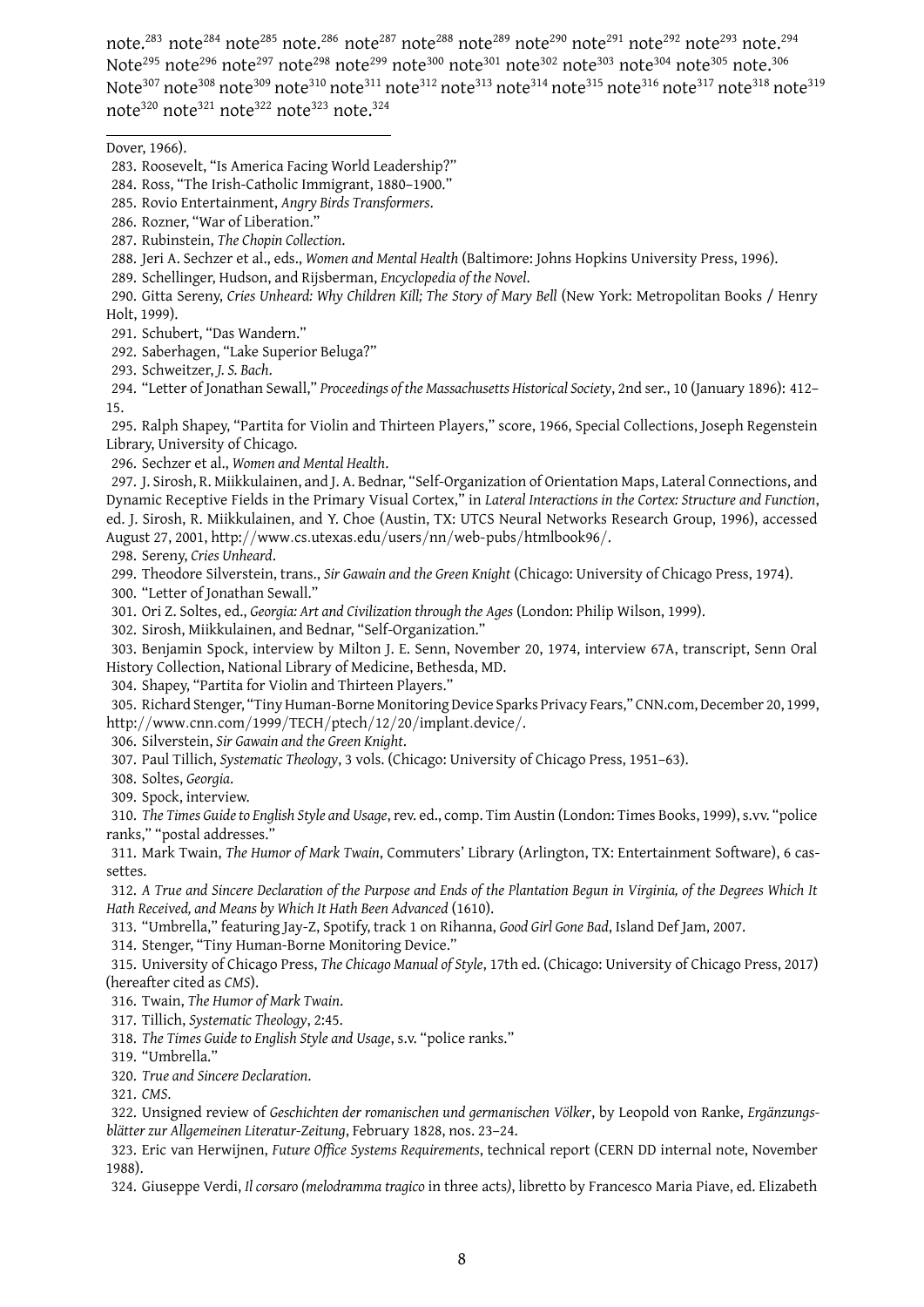Note<sup>325</sup> note<sup>326</sup> note<sup>327</sup> note<sup>328</sup> note<sup>329</sup> note<sup>330</sup> note<sup>331</sup> note<sup>332</sup> note<sup>334</sup> note<sup>335</sup> note.<sup>336</sup> Note<sup>337</sup> note<sup>338</sup> note<sup>339</sup> note<sup>340</sup> note<sup>341</sup> note.<sup>342</sup> As Zukowsky<sup>343</sup> says. Note<sup>344</sup> note<sup>345</sup> note.<sup>346</sup> Note<sup>347</sup> note<sup>348</sup> note<sup>349</sup> note<sup>350</sup> note<sup>351</sup> note<sup>352</sup> note<sup>353</sup> note<sup>354</sup> note<sup>355</sup> note<sup>357</sup> note.<sup>358</sup> Note<sup>359</sup> note<sup>360</sup> note<sup>361</sup> note<sup>362</sup> note<sup>363</sup> note.<sup>364</sup>

328. Mark Warr and Christopher G. Ellison, "Rethinking Social Reactions to Crime: Personal and Altruistic Fear in Family Households," *American Journal of Sociology* 106, no. 3 (November 2000): 551–78, http://www*.*journals*.*uc hicago*.*edu/AJS/journal/issues/v106n3/050125/050125*.*html.

329. van Herwijnen, *Future Office Systems Requirements*.

330. Wallraff, Word Court, April 2000.

331. Verdi, *Il corsaro*.

332. Robert Wauchope, *A Tentative Sequence of Pre-Classic Ceramics in Middle America*, Middle American Research Records, vol. 1, no. 14 (New Orleans, LA: Tulane University, 1950).

333. Viv, comment on Amlen, "Hoot."

334. A. E. Weed, *At the Foot of the Flatiron* (American Mutoscope and Biograph Company, 1903), 35 mm film; 2:19 at 15 fps, from Library of Congress, *The Life of a City: Early Films of New York, 1898–1906*, MPEG video, accessed August 14, 2001, http://lcweb2*.*loc*.*gov/ammem/papr/nychome*.*html.

335. Henryk Wereszycki, *Koniec sojuszu trzech cesarzy* [The end of the Three Emperors' League] (Warsaw: PWN, 1977).

336. Stephen A. White, "Callimachus Battiades (*Epigr.* 35)," *Classical Philology* 94 (April 1999): 168–81.

337. EBW to Harold Ross, memorandum, 2 May 1946, in *Letters of E. B. White*, ed. Dorothy Lobrano Guth (New York: Harper & Row, 1976), 273 (hereafter cited as EBWMemo).

338. Warr and Ellison, "Rethinking Social Reactions to Crime."

339. Weed, *At the Foot of the Flatiron*.

340. Wikipedia, s.v. "BibTeX," last edited November 15, 2019, 20:59, http://en*.*wikipedia*.*org/wiki/BibTeX.

341. Joseph M. Williams and Gregory C. Colomb, "Coherence II," in *Style: Toward Clarity and Grace*, by Joseph M. Williams (Chicago: University of Chicago Press, 1990), 81–95.

342. Wauchope, *Tentative Sequence of Pre-Classic Ceramics*.

343. John Zukowsky, ed., *Chicago Architecture, 1872–1922: Birth of a Metropolis* (Munich: Prestel-Verlag in association with the Art Institute of Chicago, 1987).

344. Wereszycki, *The End of the Three Emperors' League*.

345. EBW to B. Russell, 2 July 1947, in *Letters of E. B. White*, 283.

346. *Extensible Markup Language (XML) 1.0*, 5th ed., ed. Tim Bray et al. (Worldwide Web Consortium [W3C], November 26, 2008), http://www*.*w3*.*org/TR/2008/REC-xml-20081126/.

347. White, "Callimachus Battiades (*Epigr.* 35)."

348. EBWMemo.

349. White to Russell.

350. Wikipedia, s.v. "BibTeX."

351. Williams and Colomb, "Coherence II."

352. *Extensible Markup Language (XML) 1.0*.

353. Zukowsky (*Chicago Architecture, 1872–1922*) makes a similar point.

354. See Aristotle, *Metaphysics* 3.2.996b5–8; Plato, *Republic* 360e–361b; and also White, "Callimachus Battiades (*Epigr.* 35)," for additional information.

355. Aristotle, *Metaphysica*, trans. W. D. Ross, vol. 8 of *The Works of Aristotle, Translated into English*, 2nd ed., ed. W. D. Ross (Oxford: Clarendon Press, 1928).

356. See McHugh, *Annotations to "Finnegans Wake*"; and Warr and Ellison, "Rethinking Social Reactions to Crime," 569.

357. "Rethinking Social Reactions to Crime"; *Annotations to "Finnegans Wake*."

358. "Pattern Matching."

359. *The Letters of George Meredith*, ed. C. L. Cline, 3 vols. (Oxford: Clarendon Press, 1970), 3:126.

360. Meredith, 3:126.

361. Henryk Wereszycki, *Koniec sojuszu trzech cesarzy* [The end of the Three Emperors' League] (Warsaw: PWN, 1977), 2.

362. Wereszycki, 2.

363. John Zukowsky, ed., *Chicago Architecture, 1872–1922: Birth of a Metropolis* (Munich: Prestel-Verlag in association with the Art Institute of Chicago, 1987).

364. Zukowsky, *Chicago Architecture, 1872–1922*.

Hudson, 2 vols., The Works of Giuseppe Verdi, ser. 1, Operas (Chicago: University of Chicago Press; Milan: G. Ricordi, 1998).

<sup>325.</sup> Viv (Jerusalem, Isr.), January 27, 2015, comment on Amlen, "Hoot."

<sup>326.</sup> Barbara Wallraff, Word Court, *Atlantic Monthly*, April 2000.

<sup>327.</sup> *Ergänzungsblätter zur Allgemeinen Literatur-Zeitung*, unsigned review of von Ranke.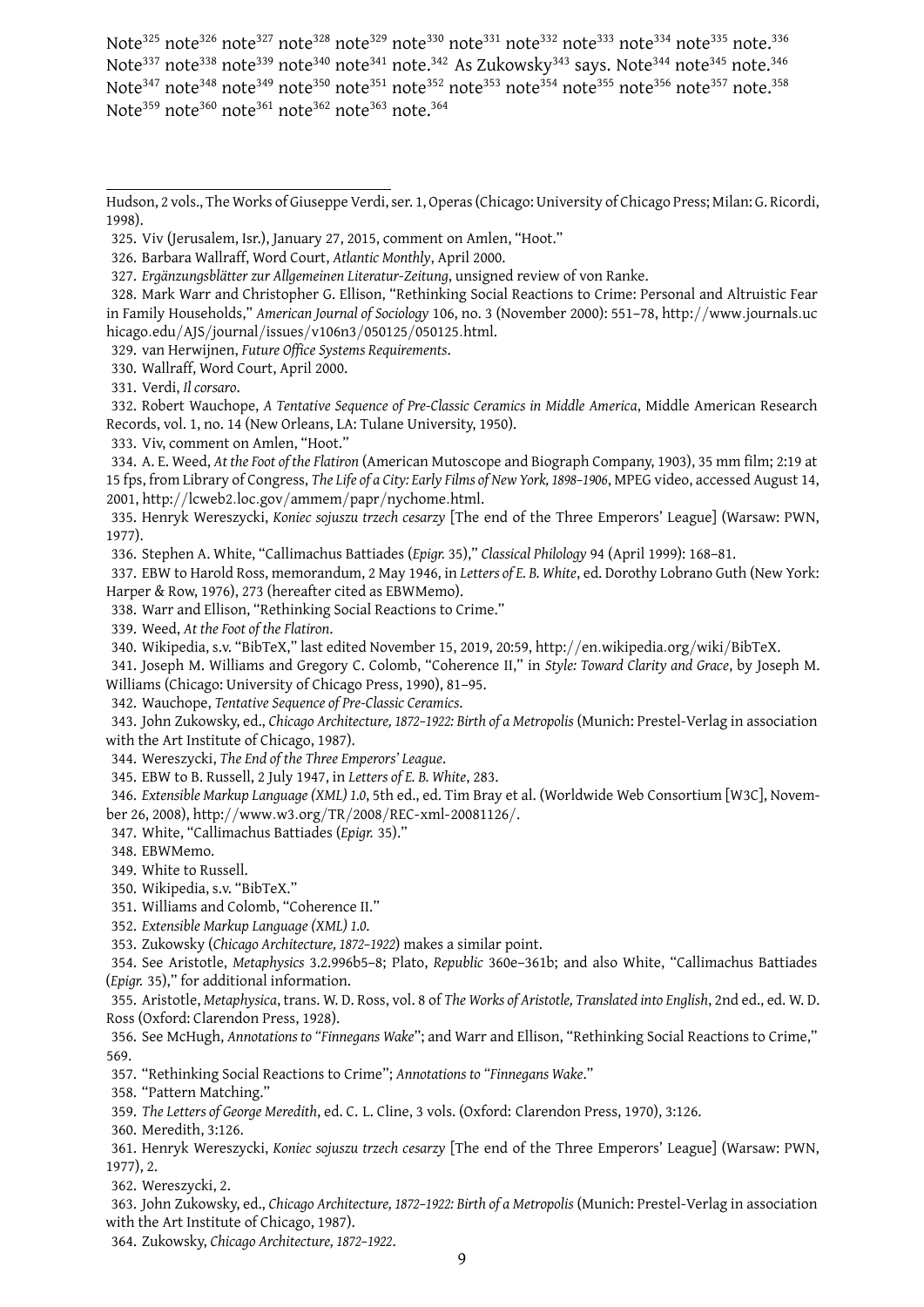## **Abbreviations**

*CMS* University of Chicago Press. *The Chicago Manual of Style*. EBWMemo White, E. B. EBW to Harold Ross.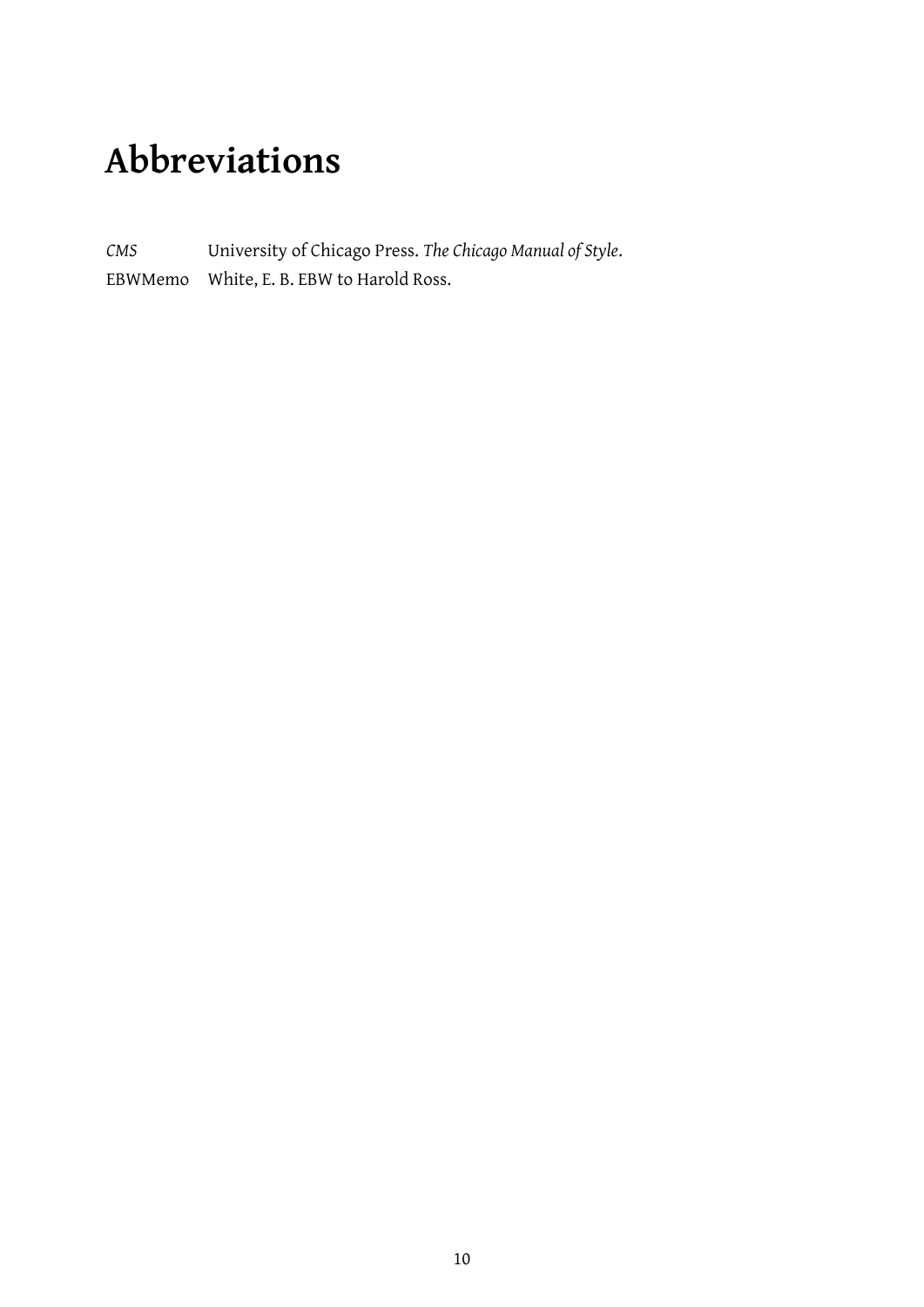## **Bibliography**

- AC. July 1, 2008, 10:18 a.m. Comment on Ellis, "Squatters' Rights." http://wardsix*.*blogspot*.*co m/2008/06/squatters-rights*.*html.
- Adorno, Theodor W., and Walter Benjamin. *The Complete Correspondence, 1928–1940*. Edited by Henri Lonitz. Translated by Nicholas Walker. Cambridge, MA: Harvard University Press, 1999.
- *American Crime Story: The People v. O. J. Simpson*. Episode 6, "Marcia, Marcia, Marcia." Directed by Ryan Murphy, written by D. V. DeVincentis, featuring Sterling K. Brown, Kenneth Choi, and Sarah Paulson. Aired March 8, 2016, on FX. https://www*.*amazon*.*com/dp/B01ARVPCOA.
- Amlen, Deb. "One Who Gives a Hoot." *Wordplay* (blog). *New York Times*, January 26, 2015. http: //wordplay*.*blogs*.*nytimes*.*com/2015/01/26/one-who-gives-a-hoot/.

, ed. *Wordplay* (blog). *New York Times*. http://wordplay*.*blogs*.*nytimes*.*com.

- Angle, Paul M., ed. *Prairie State: Impressions of Illinois, 1673–1967, by Travelers and Other Observers*. Chicago: University of Chicago Press, 1968.
- Aristotle. *Metaphysica*. Translated by W. D. Ross. Vol. 8 of *The Works of Aristotle, Translated into English*, 2nd ed., edited by W. D. Ross. Oxford: Clarendon Press, 1928. Greek edition: *Metaphysics*, ed. W. D. Ross, 2 vols. (1924; repr., Oxford: Oxford University Press / Sandpiper Books, 1997).
- Ashbrook, James B., and Carol Rausch Albright. "The Frontal Lobes, Intending, and a Purposeful God." Chap. 7 in *The Humanizing Brain*. Cleveland, OH: Pilgrim Press, 1997.

Ashe, Gordon. *See* Creasey, John.

- Associated Press. "Westchester Approves Measure on Gun Safety." *New York Times*, June 12, 2000.
- Auden, W. H. *Selected Poems*. Read by the author. Spoken Arts 7137, 1991, audiocassette.
- Author, Margaret M. "Article Title." *Journal Name* 98 (forthcoming).
- Babb, Florence. *Between Field and Cooking Pot: The Political Economy of Marketwomen in Peru*. Rev. ed. Austin: University of Texas Press, 1989.
- Barcott, Bruce. Review of *The Last Marlin: The Story of a Family at Sea*, by Fred Waitzkin. *New York Times Book Review*, April 16, 2000, 7.
- Batson, C. Daniel. "How Social Is the Animal? The Human Capacity for Caring." *American Psychologist* 45 (March 1990): 336–46.
- Beattie, J. M. "The Pattern of Crime in England, 1660–1800." *Past and Present*, no. 62 (1974): 47– 95.
- Bedford, Francis. *Stratford on Avon Church from the Avon*. 1860s. Albumen print of collodion negative, 18.8 x 28 cm.International Museum of Photography at George Eastman House, Rochester.
- Beethoven. *Piano Sonata no. 29 "Hammerklavier*." Peter Serkin. Proarte Digital CDD 270.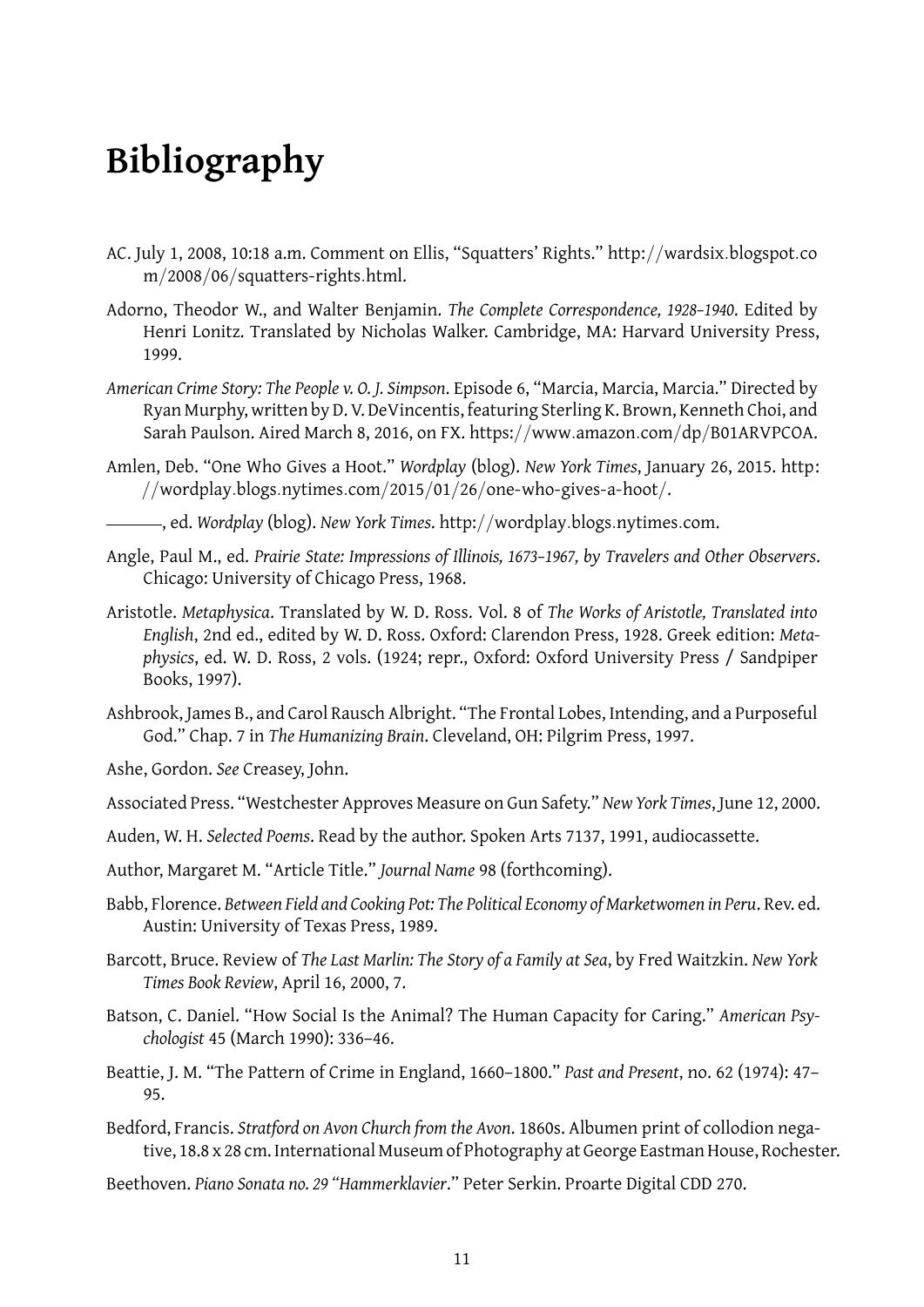- Bernhard, Thomas. *Histrionics: Three Plays*. Translated by Peter K. Jansen and Kenneth Northcott. Chicago: University of Chicago Press, 1990.
	- . *A Party for Boris*. In *Histrionics*.
	- . *Ritter, Dene, Voss*. In *Histrionics*.
- Bernstein, Leonard, dir. *Symphony no. 5*. By Dmitri Shostakovich. New York Philharmonic. CBS IM 35854.
- Black, Steven. "Changing Epidemiology of Invasive Pneumococcal Disease: A Complicated Story." *Clinical Infectious Diseases* 47. Published electronically July 14, 2008. https://doi*.*org/10*.*10 86/590002.
- Boxer, Charles R., ed. *South China in the Sixteenth Century*. Hakluyt Society Publications, 2nd ser., 106. London, 1953.
- Braun, Caroline. Reply to "How did the 'cool kids' from high school turn out?" https://www*.*q uora*.*com/How-did-the-cool-kids-from-high-school-turn-out/.
- Brown, George C., ed. "A Swedish Traveler in Early Wisconsin: The Observations of Frederika Bremer." Pts. 1 and 2. *Wisconsin Magazine of History* 61 (Summer 1978): 300–318; 62 (Autumn 1978): 41–56.
- Browning, Elizabeth Barrett. *Aurora Leigh: Authoritative Text, Backgrounds and Contexts, Criticism*. Edited by Margaret Reynolds. Norton Critical Editions. New York: Norton, 1996.
- Bundy, McGeorge. Interview by Robert MacNeil. *MacNeil/Lehrer NewsHour*, PBS, February 7, 1990.
- Centinel [pseud.]. Letters. In *The Complete Anti-Federalist*, edited by Herbert J. Storing. Chicago: University of Chicago Press, 1981.
- *Chaucer Life-Records*. Edited by Martin M. Crow and Clair C. Olson from materials compiled by John M. Manly and Edith Richert, with the assistance of Lilian J. Redstone and others. London: Oxford University Press, 1966.
- *Chaucer Life-Records*. Edited by Martin M. Crow and Clair C. Olson. Compiled by John M. Manly and Edith Richert. With the assistance of Lilian J. Redstone and others. London: Oxford University Press, 1966.
- Clark, Hazel V. *Mesopotamia: Between Two Rivers*. Mesopotamia, OH: End of the Commons General Store, [1957?].
- Cleese, John, Terry Gilliam, Eric Idle, Terry Jones, and Michael Palin. "Commentaries." Disc 2. *Monty Python and the Holy Grail*, special ed. Directed by Terry Gilliam and Terry Jones. Culver City, CA: Columbia Tristar Home Entertainment, 2001. DVD.
- Clemens, David. Letter to the editor. *Wall Street Journal*, April 21, 2000.
- Cohen, Naomi W. *Jacob H. Schiff: A Study in American Leadership*. Hanover, NH: Brandeis University Press, an imprint of University Press of New England, 1999.
- Conley, Alice. "Fifth-Grade Boys' Decisions about Participation in Sports Activities." In "Nonsubject-matter Outcomes of Schooling," edited by Thomas L. Good. Special issue, *Elementary School Journal* 99, no. 5 (1999): 131–46.
- Contributor, Anna. "Contribution." In *Edited Volume*, edited by Ellen Editor. Place: Publisher, forthcoming.
- [Cook, Ebenezer?]. *Sotweed Redivivus, or The Planter's Looking-Glass*. By "E. C. Gent." Annapolis, 1730.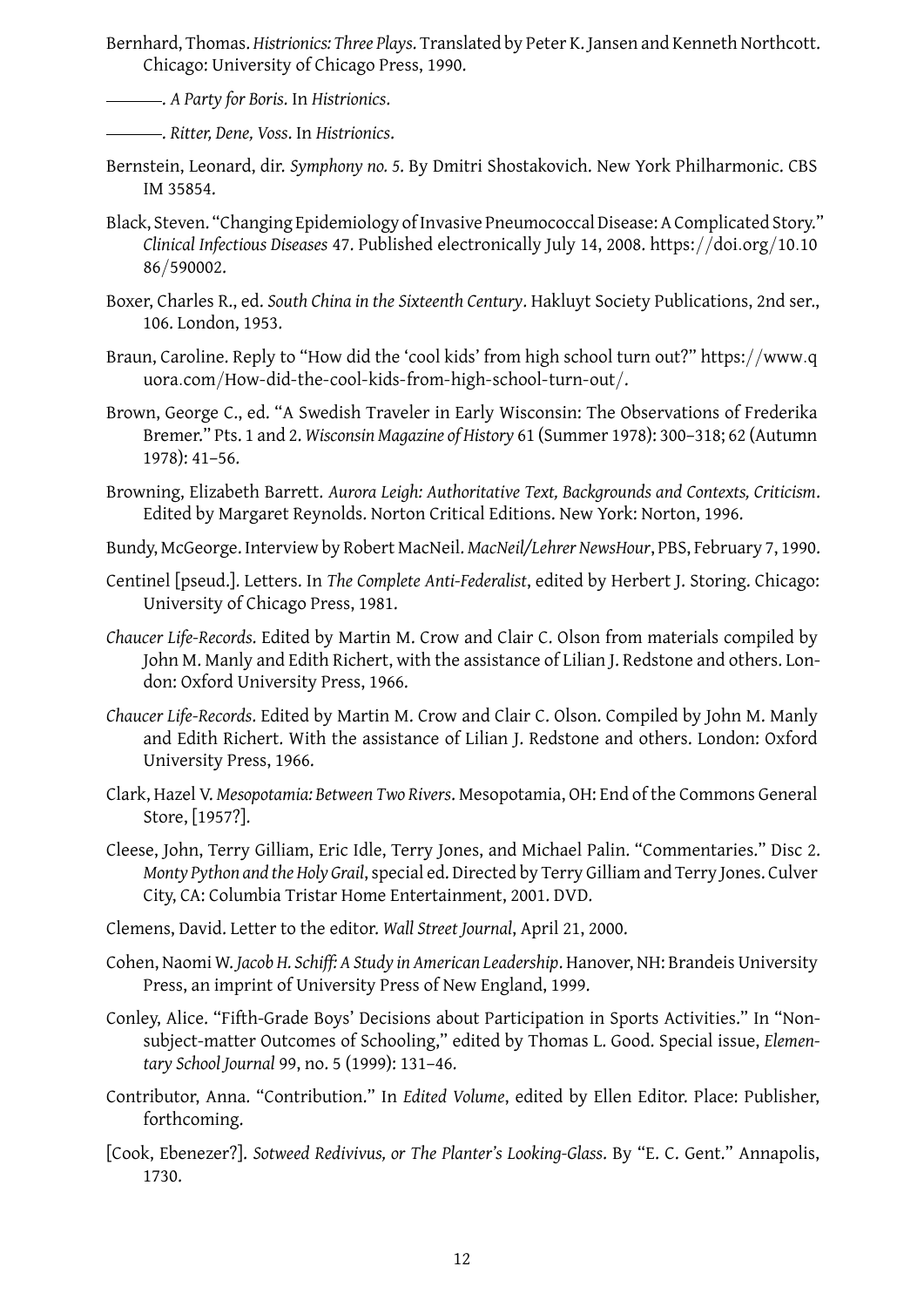- Coolidge, Calvin. "Equal Rights" (speech). Copy of an undated 78 rpm disc, ca. 1920. Library of Congress, "American Leaders Speak: Recordings from World War I and the 1920 Election, 1918–1920," RealAudio and WAV formats, http://memory*.*loc*.*gov/ammem/nfhtml/nfor Speakers01*.*html.
- Cornwell, David John Moore. *See* Le Carré, John.
- Cotton Manufacturer. *An Inquiry into the Causes of the Present Long-Continued Depression in the Cotton Trade, with Suggestions for Its Improvement*. Bury, UK, 1869.
- Creasey, John [Gordon Ashe, pseud.]. *A Blast of Trumpets*. New York: Holt, Rinehart & Winston, 1976.

[Jeremy York, pseud.]. *Death to My Killer*. New York: Macmillan, 1966.

[Anthony Morton, pseud.]. *Hide the Baron*. New York: Walker, 1978.

- Creel, George. George Creel to Colonel House, 25 September 1918. Edward M. House Papers. Yale University Library.
- "Crop Duster Attack."*North by Northwest*. Directed by Alfred Hitchcock. 1959. Burbank, CA: Warner Home Video, 2000. DVD.
- Curtis, Michael, and Gregory S. Malins. "The One with the Princess Leia Fantasy." *Friends*, season 3, episode 1. Directed by Gail Mancuso. Aired September 19, 1996. Burbank, CA: Warner Home Video, 2003. DVD.
- Danforth, Mike, and Ian Chillag. "F-Bombs, Chicken, and Exclamation Points." April 21, 2015. In *How to Do Everything*, produced by Gillian Donovan. Podcast. MP3 audio, 18:46. http://ww w*.*npr*.*org/podcasts/510303/how-to-do-everything.
- Davenport, Thomas H., and John C. Beck. *The Attention Economy: Understanding the New Currency of Business*. Cambridge, MA: Harvard Business School Press, 2001. TK3 Reader e-book.
- Díaz, Juno. "Always surprises my students when I tell them that the 'real' medieval was more diverse than the fake ones most of us consume." Facebook, February 24, 2016. https://ww w*.*facebook*.*com/junotdiaz*.*writer/posts/972495572815454.
- Dinkel, Joseph. Description of Louis Agassiz written at the request of Elizabeth Cary Agassiz. Agassiz Papers. Houghton Library, Harvard University.
- Donne, John. *The "Anniversaries" and the "Epicedes and Obsequies*." Edited by Gary A. Stringer and Ted-Larry Pebworth. Vol. 6 of *The Variorum Edition of the Poetry of John Donne*, edited by Gary A. Stringer. Bloomington: Indiana University Press, 1995.
- Dunn, Susan. *Sister Revolutions: French Lightning, American Light*. New York: Faber & Faber / Farrar, Straus & Giroux, 1999.
- Electronic Book Technology Inc. *Dynatext, Electronic Book Indexer/Browser*. Providence, RI: Electronic Book Technology Inc., 1991.
- Eliot, T. S., ed. *Literary Essays*. By Ezra Pound. New York: New Directions, 1953.
- Ellet, Elizabeth F. L. "By Rail and Stage to Galena." In Angle, *Prairie State*, 271–79.
- Ellis, Rhian. "Squatters' Rights." *Ward Six* (blog), June 30, 2008. http://wardsix*.*blogspot*.*com /2008/06/squatters-rights*.*html.
- Emerson, Ralph Waldo. *Nature*. 1836. A facsimile of the first edition with an introduction by Jaroslav Pelikan. Boston: Beacon, 1985.
- *Ergänzungsblätter zur Allgemeinen Literatur-Zeitung*. Unsigned review of *Geschichten der romanischen und germanischen Völker*, by Leopold von Ranke. February 1828, nos. 23–24.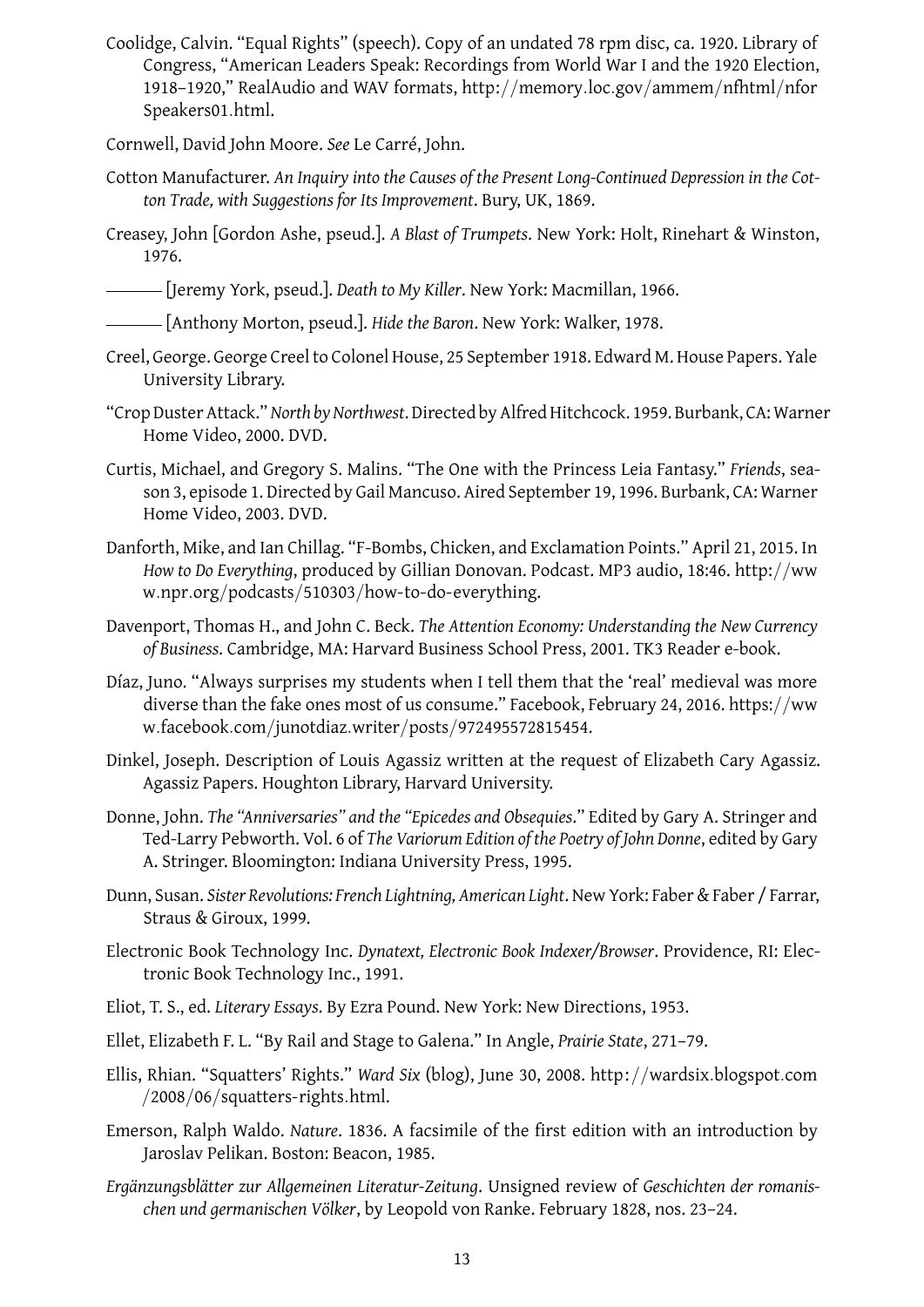- Euripides. *Orestes*. Translated by William Arrowsmith. In *Euripides*. Vol. 4 of *The Complete Greek Tragedies*, edited by David Grene and Richmond Lattimore, 185–288. Chicago: University of Chicago Press, 1958.
- Evanston Public Library Board of Trustees. "Evanston Public Library Strategic Plan, 2000–2010: A Decade of Outreach." Evanston Public Library. Accessed July 18, 2002. http://www*.*epl*.*o rg/library/strategic-plan-00*.*html.
- Feydeau, Georges. *Four Farces by Georges Feydeau*. Translated by Norman R. Shapiro. Chicago: University of Chicago Press, 1970.
- Frede, Dorothea. "*Nicomachean Ethics*VII. 11–12: Pleasure." In *Aristotle: "Nicomachean Ethics," Book VII*, edited by Carlo Natali, 183–207. Symposium Aristotelicum. Oxford: Oxford University Press, 2009.
- Friedman, James W., and Claudio Mezzetti. "Learning in Games by Random Sampling." *Journal of Economic Theory* 98, no. 1 (May 2001). https://doi*.*org/10*.*1006/jeth*.*2000*.*2694.
- Furet, François. *Le passé d'une illusion*. Paris: Éditions Robert Laffont, 1995. Translated by Deborah Furet as *The Passing of an Illusion* (Chicago: University of Chicago Press, 1999).
	- . *The Passing of an Illusion*. Translated by Deborah Furet. Chicago: University of Chicago Press, 1999. Originally published as *Le passé d'une illusion* (Paris: Éditions Robert Laffont, 1995).
- Garaud, Marcel. "Recherches sur les défrichements dans la Gâtine poitevine aux XIe et XIIe siècles." *Bulletin de la Société des antiquaires de l'Ouest*, 4th ser., 9 (1967): 11–27.
- Garrett, Marvin P. "Language and Design in *Pippa Passes*." *Victorian Poetry* (West Virginia University) 13, no. 1 (1975): 47–60.
- GenBank (for RP11-322N14 BAC [accession number AC087526.3]; accessed April 6, 2016). http: //www*.*ncbi*.*nlm*.*nih*.*gov/nuccore/19683167.
- "Ghost Dancing Music." Naraya no. 2, MP3 audio. Cited in Richard W. Stoffle et al., "Ghost Dancing the Grand Canyon," *Current Anthropology* 41, no. 1 (2000), https://doi*.*org/10*.*1086/300 10.
- Gibbard, Allan. "Morality in Living: Korsgaard's Kantian Lectures." Review of *The Sources of Normativity*, by Christine M. Korsgaard. *Ethics* 110, no. 1 (1999): 140–64.
- Good, Thomas L., ed. "Non-subject-matter Outcomes of Schooling." Special issue, *Elementary School Journal* 99, no. 5 (1999).
- *Gourmet*. Kitchen Notebook. May 2000.
- Grande, Lance, and Allison Augustyn. *Gems and Gemstones: Timeless Natural Beauty of the Mineral World*. Chicago: University of Chicago Press, 2009.
	- . *Gems and Jewels*. iPad ed., v. 1.01. Touchpress, 2011. Adapted from *Gems and Gemstones: Timeless Natural Beauty of the Mineral World* (Chicago: University of Chicago Press, 2009).
- *The Greek and Roman World*. Chicago: Society for Visual Education, 1977. Filmstrip, 44 min.
- *Hamilton*. Music and lyrics by Lin-Manuel Miranda. Directed by Thomas Kail. Choreographed by Andy Blakenbuehler. Richard Rodgers Theatre, New York, NY, February 2, 2016.
- Handel, George Frederic. *Messiah*. Atlanta Symphony Orchestra and Chamber Chorus, Robert Shaw. Performed December 19, 1987. Ansonia Station, NY: Video Artists International, 1988. Videocassette (VHS), 141 min.
- Harley, J. B., and David Woodward, eds. *Cartography in Prehistoric, Ancient, and Medieval Europe and the Mediterranean* (1987). Vol. 1 of *The History of Cartography*.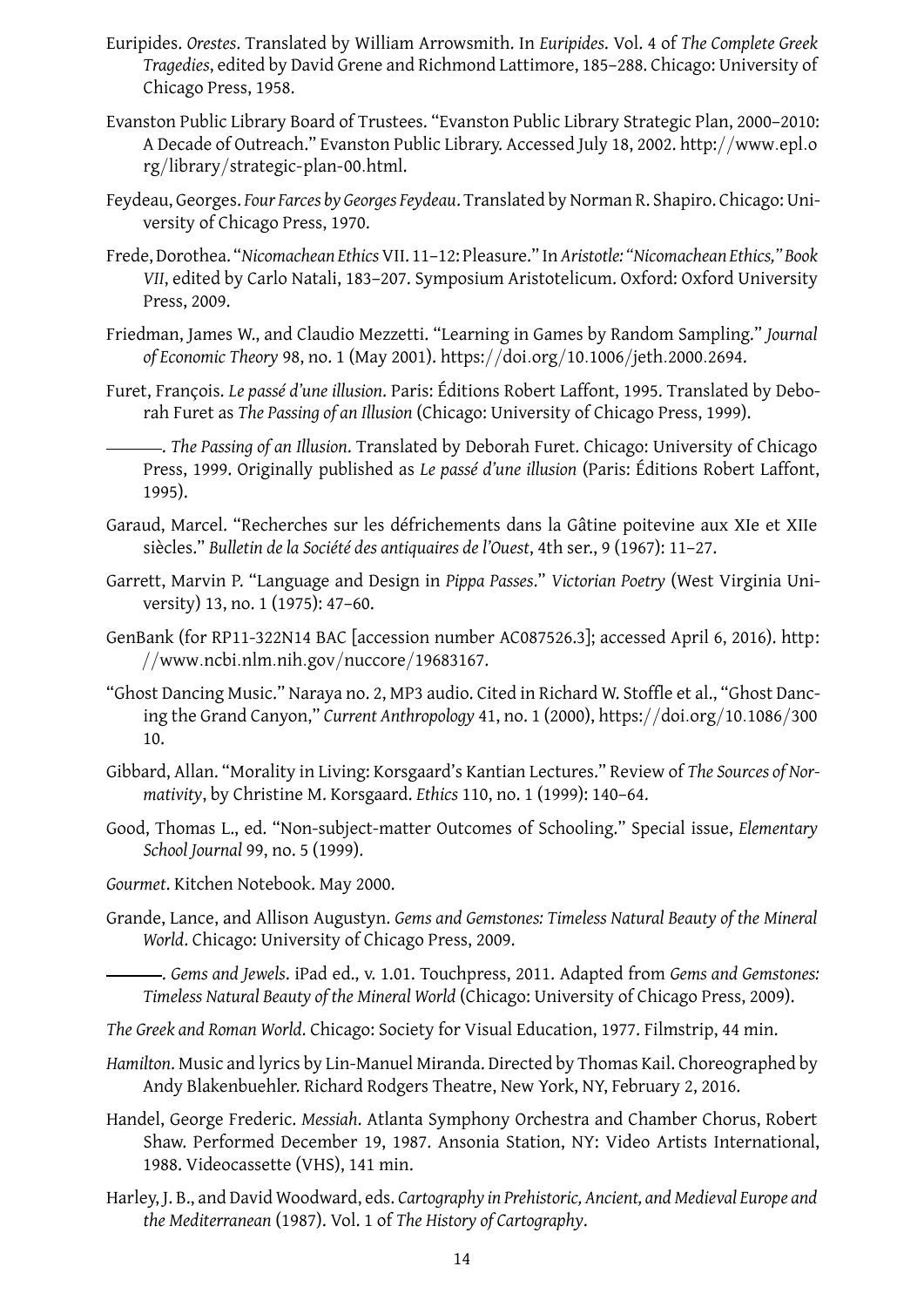- Harley, J. B., and David Woodward, eds. *Cartography in the Traditional East and Southeast Asian Societies* (1994). Vol. 2, bk. 2 of *The History of Cartography*.
- , eds. *The History of Cartography*. 3 vols. Chicago: University of Chicago Press, 1987–.
- , eds. *The History of Cartography*. 3 vols. Chicago: University of Chicago Press, 1987–.
	- , eds. *The History of Cartography*. Vol. 1, *Cartography in Prehistoric, Ancient, and Medieval Europe and the Mediterranean*. Chicago: University of Chicago Press, 1987.
	- , eds. *The History of Cartography*. Vol. 2 of 3, bk. 2, *Cartography in the Traditional East and Southeast Asian Societies*. Chicago: University of Chicago Press, 1994.
- Harwood, John. "The Pros and Cons of Biden." *New York Times*, August 23, 2008. Video, 2:00. http://video*.*on*.*nytimes*.*com/?fr\_story=a425c9aca92f51bd19f2a621fd93b5e266507191.
- Hlatky, Mark A., Derek Boothroyd, Eric Vittinghoff, Penny Sharp, and Mary A. Whooley. "Qualityof-Life and Depressive Symptoms in Postmenopausal Women after Receiving Hormone Therapy: Results from the Heart and Estrogen/Progestin Replacement Study (HERS) Trial." *Journal of the American Medical Association* 287, no. 5 (February 6, 2002). Accessed January 7, 2002. http://jama*.*ama-assn*.*org/issues/v287n5/rfull/joc10108*.*html#aainfo.
- Holiday, Billie, vocalist. "I'm a Fool to Want You." By Joel Herron, Frank Sinatra, and Jack Wolf. Recorded February 20, 1958. With Ray Ellis. Track 1 on *Lady in Satin*. Columbia CL 1157, 1960, 331/3 rpm.
- "HOROWITZ AT CARNEGIE HALL 2-Chopin Nocturne in Fm Op.55." YouTube. From a performance televised by CBS on September 22, 1968. Video, 5:53. Posted by "hubanj," January 9, 2009. http://www*.*youtube*.*com/watch?v=cDVBtuWkMS8.
- [Horsley, Samuel]. *On the Prosodies of the Greek and Latin Languages*. 1796.
- House, Edward M., Papers. Yale University Library.
- "How did the 'cool kids' from high school turn out?" Quora, August 9, 2016. https://www*.*quo ra*.*com/How-did-the-cool-kids-from-high-school-turn-out/.
- Jackson, Paulina. Paulina Jackson to John Pepys Junior, 3 October 1676. In *The Letters of Samuel Pepys and His Family Circle*, edited by Helen Truesdell Heath, no. 42. Oxford: Clarendon Press, 1955.
- James, Henry. *The Ambassadors*. 1909. Project Gutenberg, 1996. ftp://ibiblio*.*org/pub/docs/boo ks/gutenberg/etext96/ambas10*.*txt.
- Keating, William H. "Fort Dearborn and Chicago." In Angle, *Prairie State*, 84–87.
- Kern, W. "Waar verzamelde Pigafetta zijn Maleise woorden?" [Where did Pigafetta collect his Malaysian words?] *Tijdschrift voor Indische taal-, land- en volkenkunde* 78 (1938): 271–73.
- Kessler, Aaron M. "The Driverless Now." Produced by Poh Si Teng and Jessica Naudziunas. *New York Times*, May 2, 2015. Video, 2:01. http://www*.*nytimes*.*com/video/business/10000000 3662208/the-driverless-now*.*html.
- Kim Luu, Diane-Dinh. "Diethylstilbestrol and Media Coverage of the 'Morning After' Pill." *Lost in Thought: Undergraduate Research Journal* (Indiana University South Bend) 2 (1999): 65–70.
- Kozinn, Allan. Review of concert performance by Timothy Fain (violin) and Steven Beck (piano), 92nd Street Y, New York. *New York Times*, April 21, 2000, Weekend section.
- Lach, Donald. *The Scholarly Disciplines*. Vol. 2, bk. 3 of *Asia in the Making of Europe*. Chicago: University of Chicago Press, 1977.
- *Lake Forester* (Lake Forest, IL). "Pushcarts Evolve to Trendy Kiosks." March 23, 2000.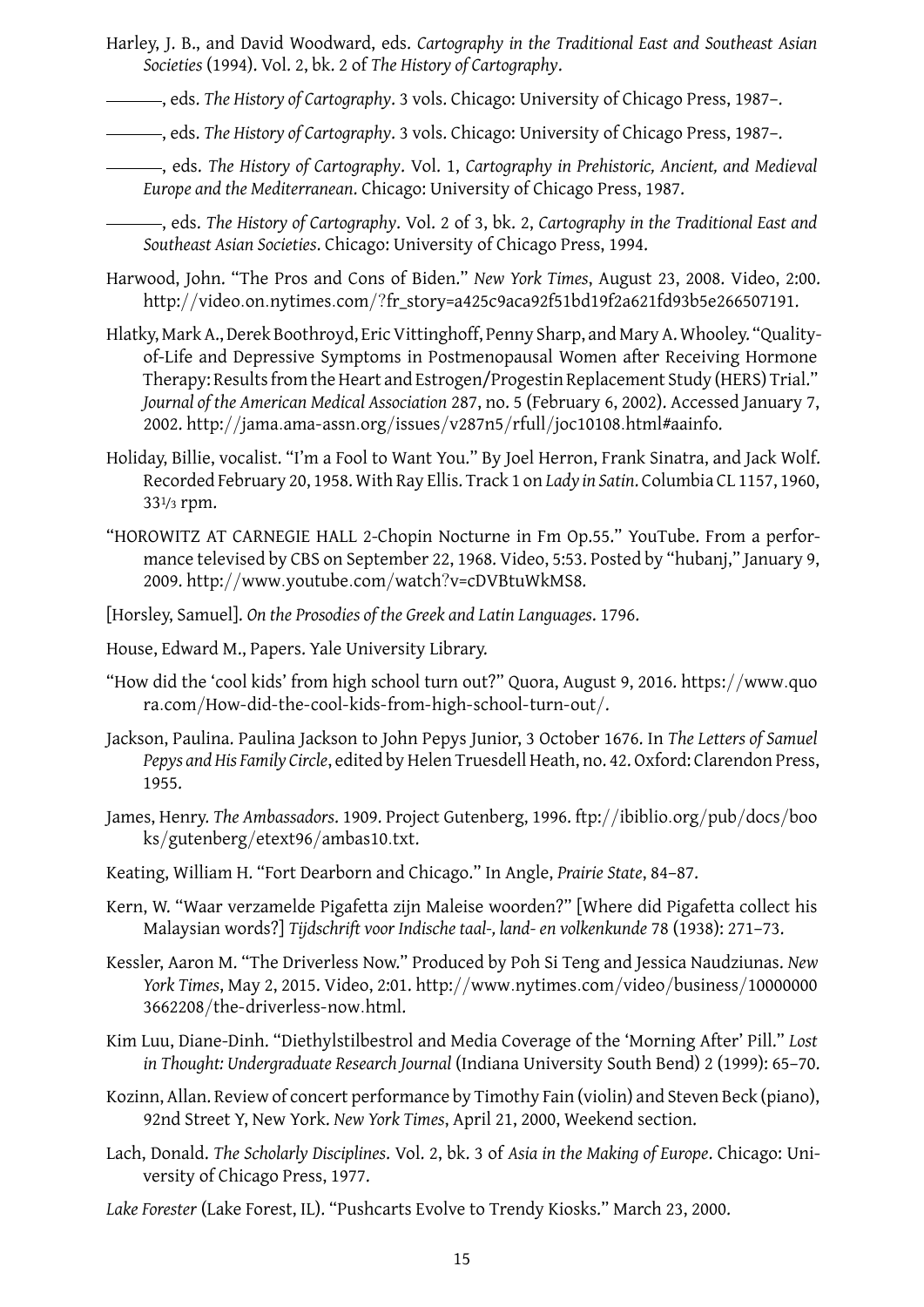Le Carré, John [David John Moore Cornwell]. *The Quest for Karla*. New York: Knopf, 1982.

- Leonardo da Vinci. *Madonna of the Rocks*. 1480s. Oil on canvas, 78 x 48.5 in. Louvre, Paris.
- Lévi-Strauss, Claude. *The Savage Mind*. Chicago: University of Chicago Press; London: Weidenfeld & Nicolson, 1962.
- Lewis, Judith. "''Tis a Misfortune to Be a Great Ladie': Maternal Mortality in the British Aristocracy, 1558–1959." *Journal of British Studies* 37 (1998): 26–53.
- Licis, Kristaps. "But what is the surprise here?," February 24, 2016. Comment on Díaz, "Always surprises." https://www*.*facebook*.*com/junotdiaz*.*writer/posts/972495572815454?comm ent\_id=972558569475821.
- Lippincott, Sarah Clarke. "Chicago." In Angle, *Prairie State*, 362–70.
- Loften, Peter. "Reverberations between Wordplay and Swordplay in *Hamlet*." *Aeolian Studies* 2 (1989): 12–29.
- Maisonneuve, Danielle, Jean-François Lamarche, and Yves St-Amand. *Les relations publiques: Dans une société en mouvance*. Sainte-Foy, QC: Presses de l'Université de Québec, 1998.
- Mayberry, Russ, dir. *The Brady Bunch*. Season 3, episode 10, "Her Sister's Shadow." Aired November 19, 1971, on ABC. https://www*.*hulu*.*com/the-brady-bunch.
- McCurry, Steve. *Afghan Girl*. December 1984. Photograph. *National Geographic*, cover, June 1985.
- McHugh, Roland. *Annotations to "Finnegans Wake*." Baltimore: Johns Hopkins University Press, 1980.
- McMillen, Sally G. "Antebellum Southern Fathers and the Health Care of Children." *Journal of Southern History* 60, no. 3 (1994): 513–32.
- Meredith, George. *The Letters of George Meredith*. Edited by C. L. Cline. 3 vols. Oxford: Clarendon Press, 1970.
- *MLA Style Manual and Guide to Scholarly Publishing*. 2nd ed. Edited by Joseph Gibaldi. New York: Modern Language Association of America, 1998.
- Morgenson, Gretchen. "Applying a Discount to Good Earnings News." Market Watch. *New York Times*, April 23, 2000, sec. 3.
- Morton, Anthony. *See* Creasey, John.
- Mozart, Wolfgang Amadeus. *Le nozze di Figaro*. Vienna Philharmonic. Directed by Riccardo Muti. With Thomas Allen, Margaret Price, Jorma Hynninen, Ann Murray, Kurt Rydl, and the Konzertvereinigung Wiener Staatsopernchor. EMI Records Ltd. CDS 7 47978 8, 1987, 3 compact discs.
- Murphy, Priscilla Coit. "What a Book Can Do: *Silent Spring* and Media-Borne Public Debate." PhD diss., University of North Carolina, 2000.
- NASA/IPAC Extragalactic Database (object name IRAS F00400+4059; accessed April 6, 2016). http: //ned*.*ipac*.*caltech*.*edu.
- Nass, Clifford. "Why Researchers Treat On-Line Journals Like Real People." Keynote address, annual meeting of the Council of Science Editors, San Antonio, TX, May 6–9, 2000.
- National Information Standards Organization. *Bibliographic References*. ANSI/NISO Z39.29-2005. Bethesda, MD: NISO, approved June 9, 2005; reaffirmed May 13, 2010.
- National Reconnaissance Office. *The KH-4B Camera System*. Washington, DC: National Photographic Interpretation Center, 1967. Now declassified and also available online, http://www*.*fas*.*o rg/spp/military/program/imint/kh-4%20camera%20system*.*htm.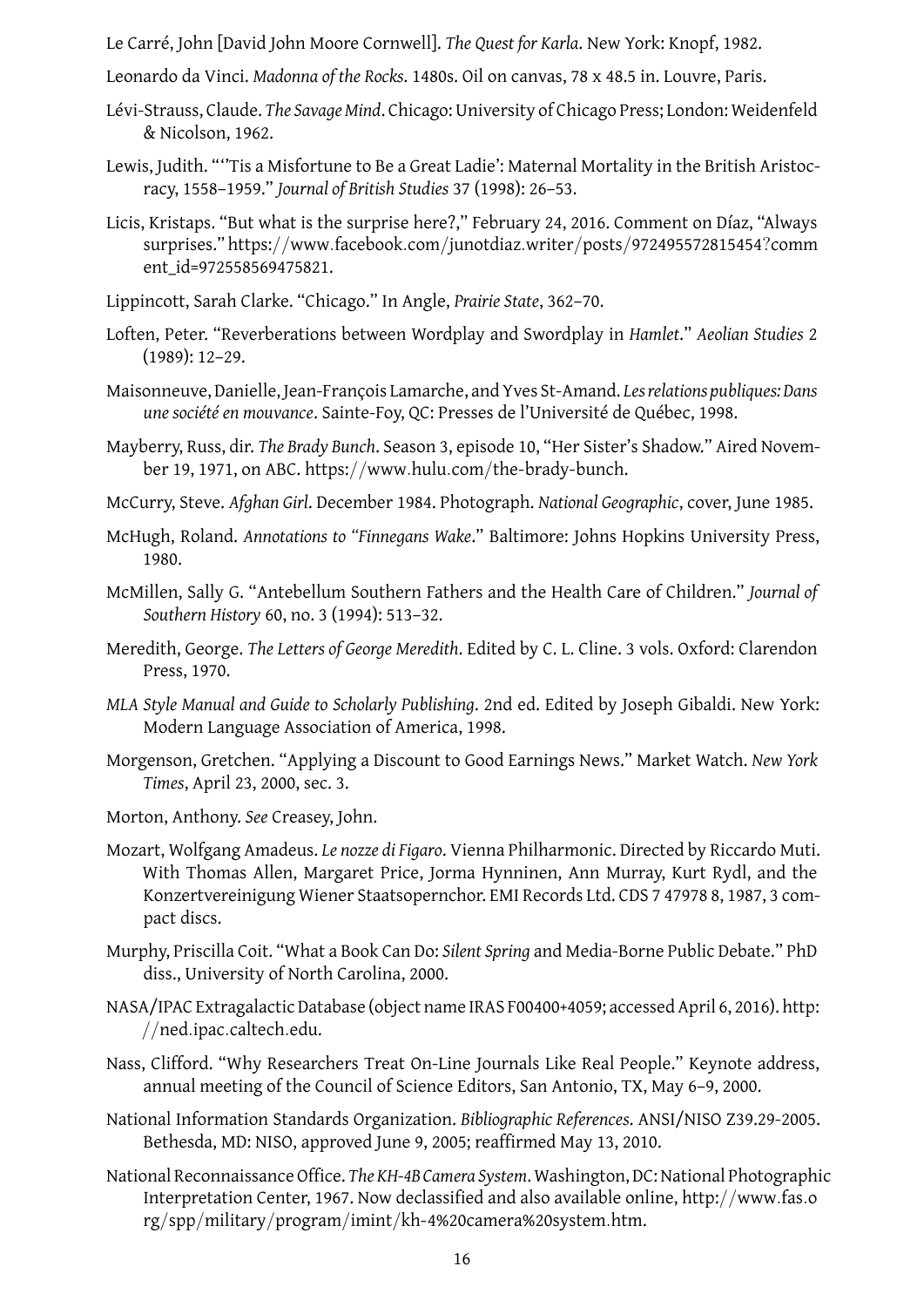- *The New Grove Dictionary of Music and Musicians*, s.v. "Sibelius, Jean," by James Hepokoski. Accessed January 3, 2002. http://www*.*grovemusic*.*com/.
- *New York Times*. Obituary of Claire Trevor. April 10, 2000, national edition.
- New York Trumpet Ensemble, with Edward Carroll (trumpet) and Edward Brewer (organ). *Art of the Trumpet*. Recorded at the Madeira Festival, June 1–2, 1981. Vox/Turnabout PVT 7183, 1982, compact disc.
- O'Brien, Conan (@ConanOBrien). "In honor of Earth Day, I'm recycling my tweets." Twitter, April 22, 2015, 11:10 a.m. https://twitter*.*com/ConanOBrien/status/590940792967016448.
- Obituary of Claire Trevor. *New York Times*, April 10, 2000, national edition.
- Osborne, Lawrence. "Poison Pen." Review of *The Collaborator: The Trial and Execution of Robert Brasillach*, by Alice Kaplan. *Salon*, March 29, 2000. Accessed July 10, 2001. http://www*.*salo n*.*com/books/it/2000/03/29/kaplan/index*.*html.
- *Oxford English Dictionary*. 2nd ed. CD-ROM, version 4.0. Oxford University Press, 2009.
- Palmatary, Helen C. *The Pottery of Marajó Island, Brazil*. Transactions of the American Philosophical Society, n.s., 39, pt. 3. Philadelphia, 1950.
- Pelikan, Jaroslav. *The Emergence of the Catholic Tradition*. Vol. 1 of *The Christian Tradition*: *A History of the Development of Doctrine*. Chicago: University of Chicago Press, 1971.
- Petroff, M. D., and M. G. Stapelbroek. Blocked impurity band detectors. U.S. patent 4,586,960, filed October 23, 1980, and issued February 4, 1986.
- Phibbs, Brendan. "Herrlisheim: Diary of a Battle." In *The Other Side of Time: A Combat Surgeon in World War II*, 117–63. Boston: Little, Brown, 1987.
- Pink Floyd. *Atom Heart Mother*. Capitol CDP 7 46381 2, 1990, compact disc. Originally released in 1970.
- Pirumova, N. M. *The Zemstvo Liberal Movement: Its Social Roots and Evolution to the Beginning of the Twentieth Century* [in Russian]. Moscow: Izdatel'stvo "Nauka," 1977.
- Plato. *Opera*. Edited by J. Burnet. Oxford Classical Texts. Vol. 4 of 5, *Clitopho, Res Publica, Timaeus, Critias*. Oxford: Clarendon Press, 1902.
	- . *Republic*. In *Clitophon, Republic, Timaeus, Critias*. Vol. 4 of *Opera*, edited by J. Burnet, 327– 621. Oxford Classical Texts. Oxford: Clarendon Press, 1902.
- . *Timaeus*. In *Opera*, 4:17–105.
- Polakow, Valerie. Afterword to *Lives on the Edge: Single Mothers and Their Children in the Other America*, 175–84. Chicago: University of Chicago Press, 1993.
- Pollan, Michael. "Michael Pollan Gives a Plant's-Eye View." Filmed March 2007. TED video, 17:31. Posted February 2008. http://www*.*ted*.*com/index*.*php/talks/michael\_pollan\_gives\_a\_pl ant\_s\_eye\_view*.*html.
- Powell, John. "Pattern Matching." Grapevine digest mailing list archives. Electric Editors, April 23, 1998. http://www*.*electriceditors*.*net/grapevine/archives*.*php.
- Prose, Francine. Introduction to *Word Court: Wherein Verbal Virtue is Rewarded, Crimes against the Language Are Punished, and Poetic Justice Is Done*, by Barbara Wallraff, xvii–xxxviii. New York: Harcourt, 2000.
- Ratliff, Ben. Review of *The Mystery of Samba: Popular Music and National Identity in Brazil*, by Hermano Vianna, edited and translated by John Charles Chasteen. *Lingua Franca* 9 (April 1999): B13–B14.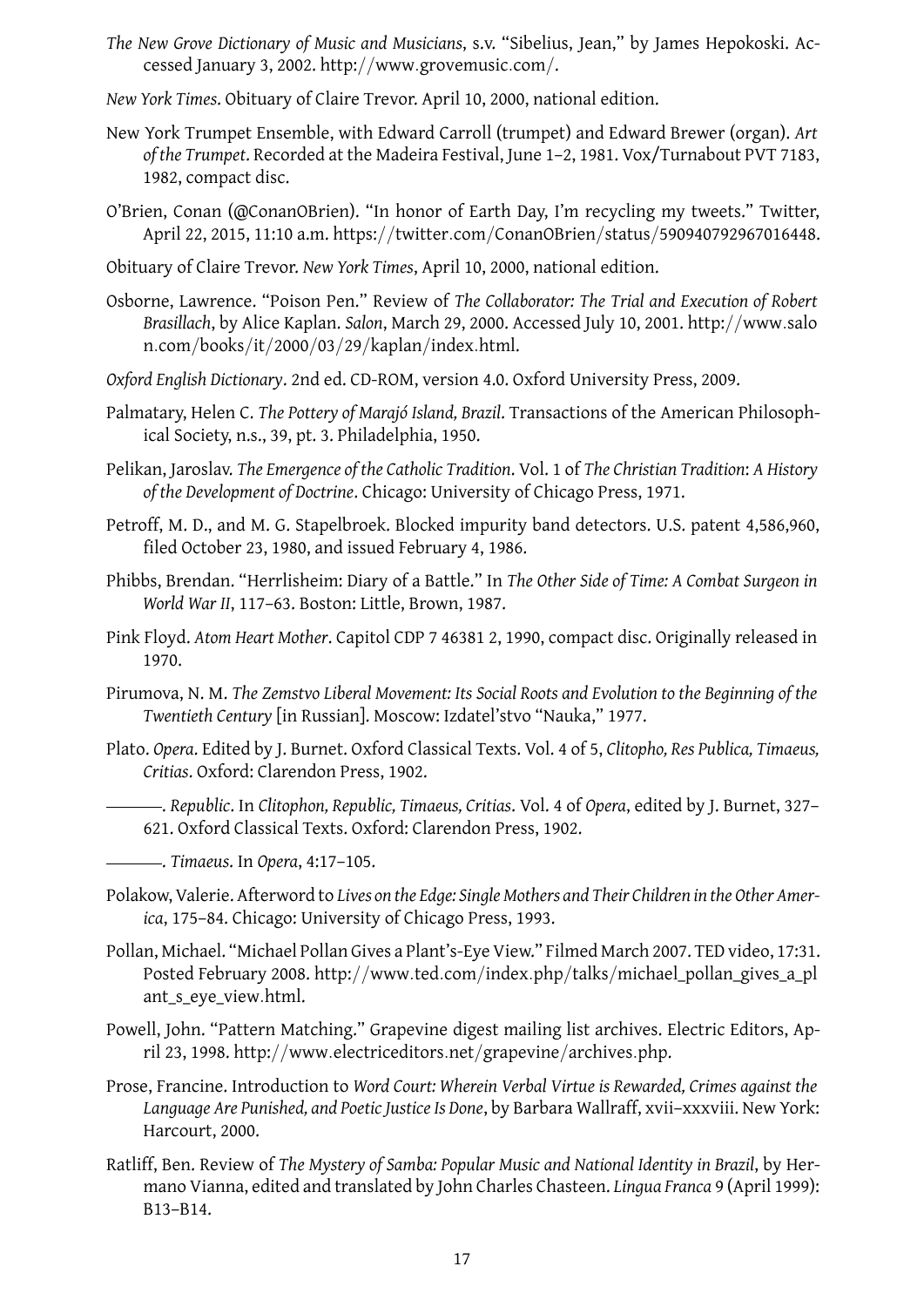- Reaves, Jessica. "A Weighty Issue: Ever-Fatter Kids." Interview with James Rosen. *Time*, March 14, 2001. http://www*.*time*.*com/time/nation/article/0*,*8599*,*102443*,*00*.*html.
- Rodman, Dennis. *Walk on the Wild Side*. With Michael Silver. New York: Delacorte Press, 1997.
- Roosevelt, Eleanor. "Is America Facing World Leadership?," convocation speech, Ball State Teacher's College, May 6, 1959, Muncie, IN. Radio broadcast, reel-to-reel tape, MPEG copy, 1:12:49. http://libx*.*bsu*.*edu/cdm/singleitem/collection/ElRoos/id/1.
- Ross, Dorothy. "The Irish-Catholic Immigrant, 1880–1900: A Study in Social Mobility." Master's thesis, Columbia University, n.d.
- Rovio Entertainment. *Angry Birds Transformers*. V. 1.4.25. Rovio Entertainment, 2014. Android 4.0 or later. Soundtrack by Vince DiCola and Kenny Meriedeth.
- Rozner, I. G. "The War of Liberation of the Ukrainian People in 1648–1654 and Russia" [in Russian]. *Voprosy istorii*, no. 4 (1979): 51–64.
- Rubinstein, Artur. *The Chopin Collection*. Recorded 1946–67. RCA Victor/BMG 60822-2-RG, 1991, 11 compact discs.
- Saberhagen, Kelvin. "Lake Superior Beluga?" *Sturgeon Review*, Winter 1928, 21–45.
- Schellinger, Paul, Christopher Hudson, and Marijk Rijsberman, eds. *Encyclopedia of the Novel*. Chicago: Fitzroy Dearborn, 1998.
- Schubert, Franz. "Das Wandern (Wandering)," *Die schöne Müllerin (The Maid of the Mill)*. In *First Vocal Album* (for high voice). New York: G. Schirmer, 1895.
- Schweitzer, Albert. *J. S. Bach*. Translated by Ernest Newman. 2 vols. London: Breitkopf & Härtel, 1911. Reprint, New York: Dover, 1966.
- Sechzer, Jeri A., S. M. Pfaffilin, F. L. Denmark, A. Griffin, and S. J. Blumenthal, eds. *Women and Mental Health*. Baltimore: Johns Hopkins University Press, 1996.
- Sereny, Gitta. *Cries Unheard: Why Children Kill; The Story of Mary Bell*. New York: Metropolitan Books / Henry Holt, 1999.
- Sewall, Jonathan. "Letter of Jonathan Sewall." *Proceedings of the Massachusetts Historical Society*, 2nd ser., 10 (January 1896): 412–15.
- Shapey, Ralph. "Partita for Violin and Thirteen Players," score, 1966. Special Collections. Joseph Regenstein Library, University of Chicago.
- Silverstein, Theodore, trans. *Sir Gawain and the Green Knight*. Chicago: University of Chicago Press, 1974.
- Sirosh, J., R. Miikkulainen, and J. A. Bednar. "Self-Organization of Orientation Maps, Lateral Connections, and Dynamic Receptive Fields in the Primary Visual Cortex." In *Lateral Interactions in the Cortex: Structure and Function*, edited by J. Sirosh, R. Miikkulainen, and Y. Choe. Austin, TX: UTCS Neural Networks Research Group, 1996. Accessed August 27, 2001. http://www*.*cs*.*utexas*.*edu/users/nn/web-pubs/htmlbook96/.
- Soltes, Ori Z., ed. *Georgia: Art and Civilization through the Ages*. London: Philip Wilson, 1999.
- Spock, Benjamin. Interview by Milton J. E. Senn, November 20, 1974. Interview 67A, transcript. Senn Oral History Collection, National Library of Medicine, Bethesda, MD.
- Stenger, Richard. "Tiny Human-Borne Monitoring Device Sparks Privacy Fears." CNN.com, December 20, 1999. http://www*.*cnn*.*com/1999/TECH/ptech/12/20/implant*.*device/.
- Tillich, Paul. *Systematic Theology*. 3 vols. Chicago: University of Chicago Press, 1951–63.